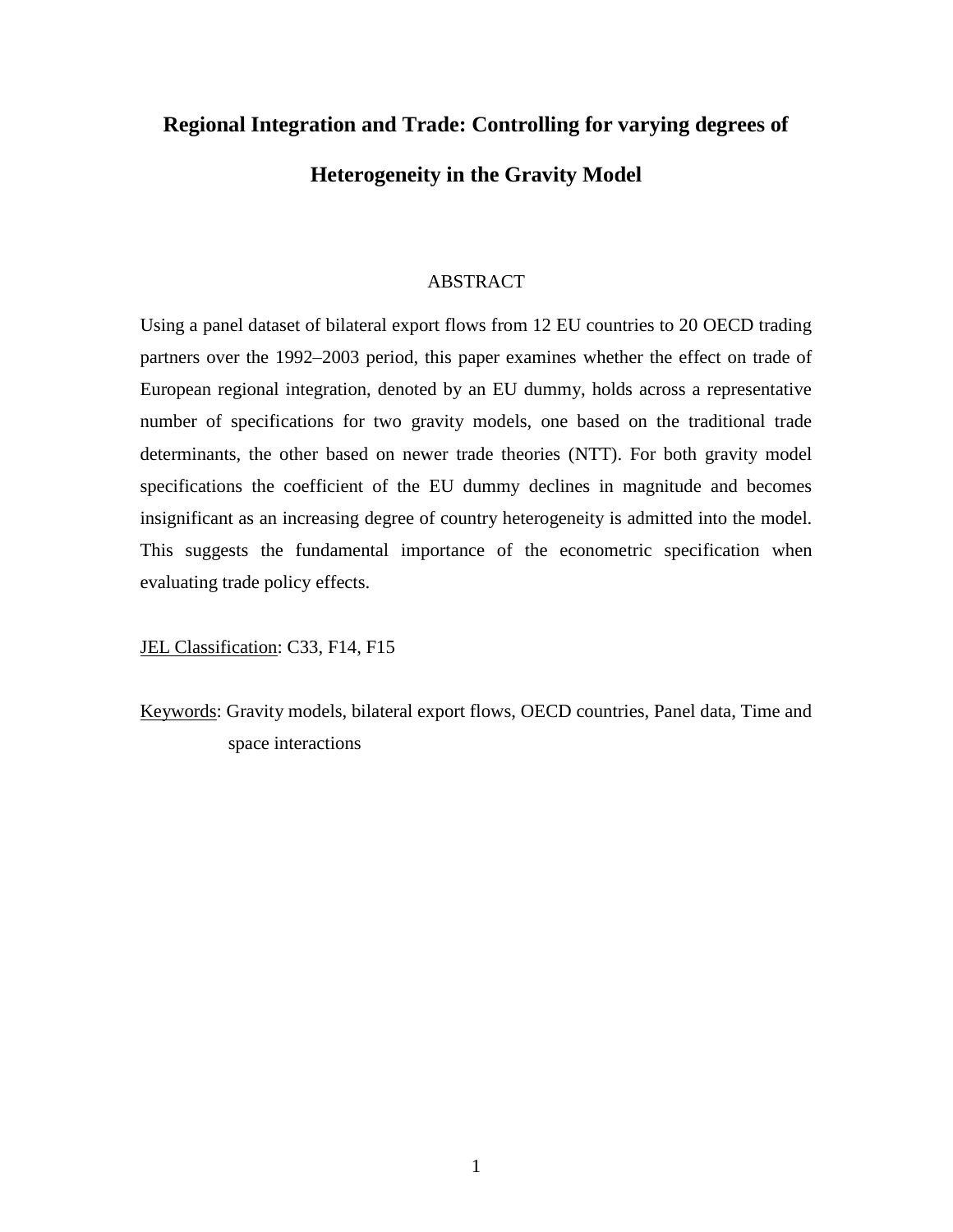## I. INTRODUCTION

The empirical success of the gravity model in explaining various types of flow variables has led to its broad application in the international trade literature. In particular, the gravity model, based on Newtonian physics, has been used to measure the effect of borders on trade (McCallum 1995), to calculate potential trade volumes – initially for the central and eastern European (CEE) countries due to their formerly inward orientation (Wang and Winters 1991; and Baldwin 1994), as well as to estimate the effect of regional integration policies ranging from free trade agreements (FTAs) to complete economic integration. $<sup>1</sup>$ </sup>

Studies of the trade effects of regional trade agreements (RTAs) most commonly include regional integration in Europe, not surprising, according to Greenaway and Milner (2002), because the European Union (EU) represents the deepest and most durable RTA worldwide and its succession of enlargements provide the basis for continual study. Typically, the effects of RTAs on trade focus on the enlargement process rather than the deepening of trade integration between the EU members. Cheng and Wall (2005), for example, use a balanced panel for four years (1982, 1987, 1992, and 1997) to consider the trade effects of four FTAs in addition to the effect of an expanding Europe. In comparing the results from the pooled OLS (POLS) and the fixed effects (FE) estimator, the positive coefficient of the dummy variable for the European trading bloc is significant only for the latter.

Opposing results are obtained by Bussière *et al.* (2005). Using a sample of 61 countries based on annual data from 1980 to 2003, the EU dummy coefficient is positive and significant using POLS but is negative and insignificant for the FE estimator. For a variant of the FE approach based on fixed exporter and fixed importer effects, the negative sign is even significant. In conducting a number of robustness checks on the

 $1$  The stages of economic integration from autarky to economic union broadly accord with the classification of Balassa (1976) in the following stages. First, a free trade area (FTA), such as the 1967 Association of Southeast Asian Nations (ASEAN) or the 1994 North American Free Trade Agreement (NAFTA), eliminates import tariffs and quotas between signatory countries. Second, a customs union (CU) extends a FTA by harmonising its external trade policy. An example of a CU is the 1957 European Economic Community (EEC). Third, a common market, such as the formation of the European Community (EC) in 1967, removes all barriers to the factors of production, including labour and capital. Finally, the European Union (EU), established under the 1992 Maastricht Treaty, represents the deepest form of economic integration where policies, most notably, monetary and fiscal policies, are formally coordinated.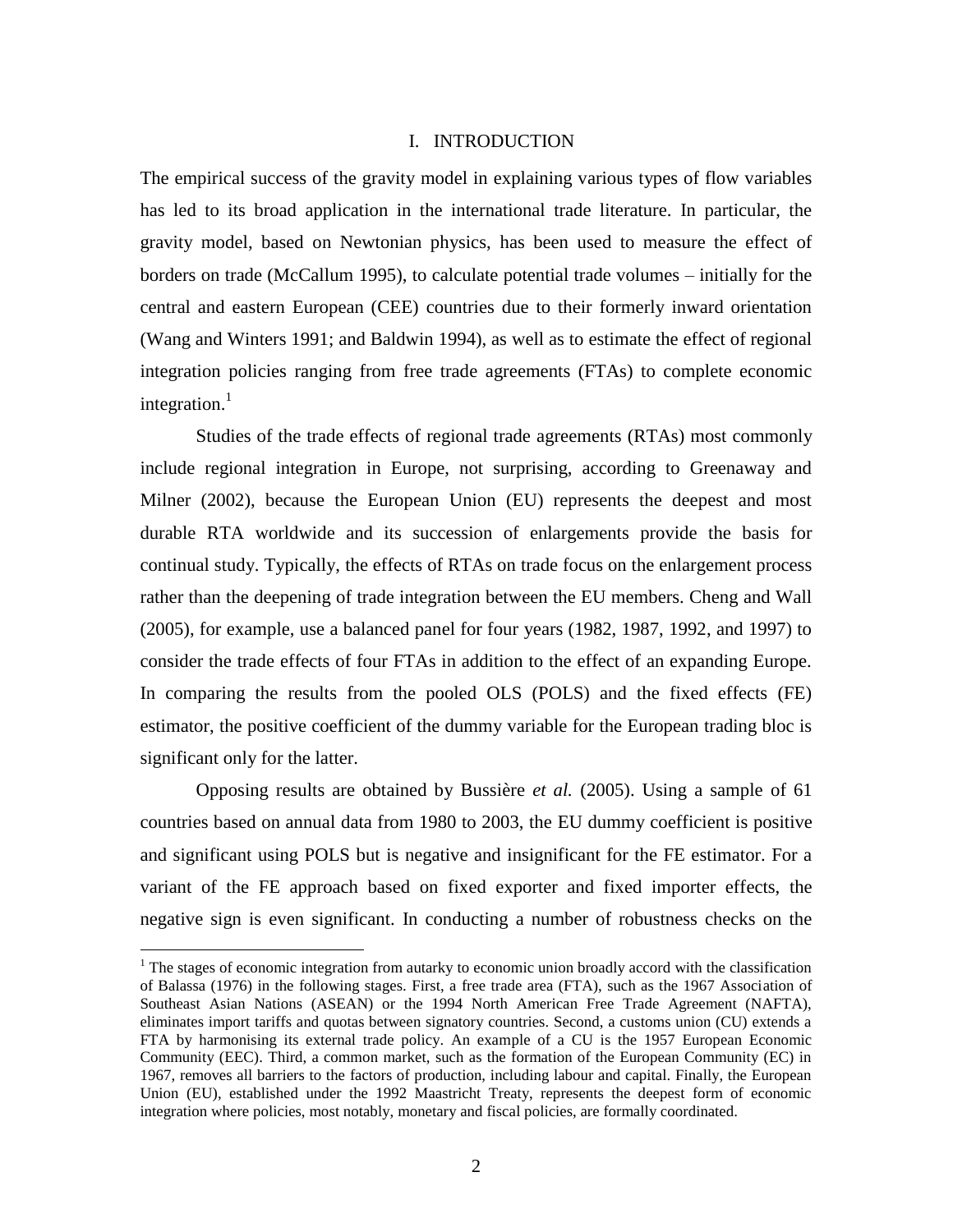results, the EU dummy remains insignificant for a subsample of years starting in 1993, but becomes positive and significant only when estimated for a subsample of OECD countries.

In brief, even a limited selection from the empirical literature illustrates how the sign and significance of trade policy effects can differ. The opposing results are usually explained in terms of whether the trade agreement delivered greater liberalisation and a reduction of intra-regional tariff and non-tariff barriers. The precise econometric specification, however, may also play an important role in terms of RTA effects on trade. This is because several approaches characterise the gravity model of trade: from its inception in the 1960s as an empirical model, it was traditionally estimated as a crosssectional or pooled regression, sometimes for a series of cross-sections or for data averaged over several years, $<sup>2</sup>$  and more recently using panel estimators.</sup>

Many of the empirical findings, however, are likely to suffer from bias arising from omitted variables. In the context of cross-sectional regressions, efforts to counter this bias have typically taken the form of augmenting the standard gravity model with relevant explanatory variables in line with theoretical underpinnings. With the additional dimensions of panel datasets, solving the omitted variable bias problem has re-emerged in the form of how to correctly control for heterogeneity across countries. Recently, a number of specifications – typically parsimonious in (time-varying) economic variables and abundant in fixed effects – have been presented as the correct econometric specification of the gravity model, with each claiming that all previous specifications are restricted versions of the general model. An econometrically mis-specified model can lead to biased estimates and an incorrect inference regarding the RTA effect.

Using a panel dataset of bilateral export flows from 12 EU countries to 20 OECD trading partners for the years 1992–2003 within a gravity framework, the effect of trade policy is evaluated by comparing the coefficient estimate of the EU dummy variable from the most general model with the results from several restricted FE models. The FE variants include the triple-indexed specification which has two sets of country-specific effects, one set for the exporting country and another for the importing country; the

 $2$  OLS vear-by-year estimations are performed when the evolution of trade over a specific time period is of interest, data averages are used to reduce the effects of business cycles or shocks of short-term duration.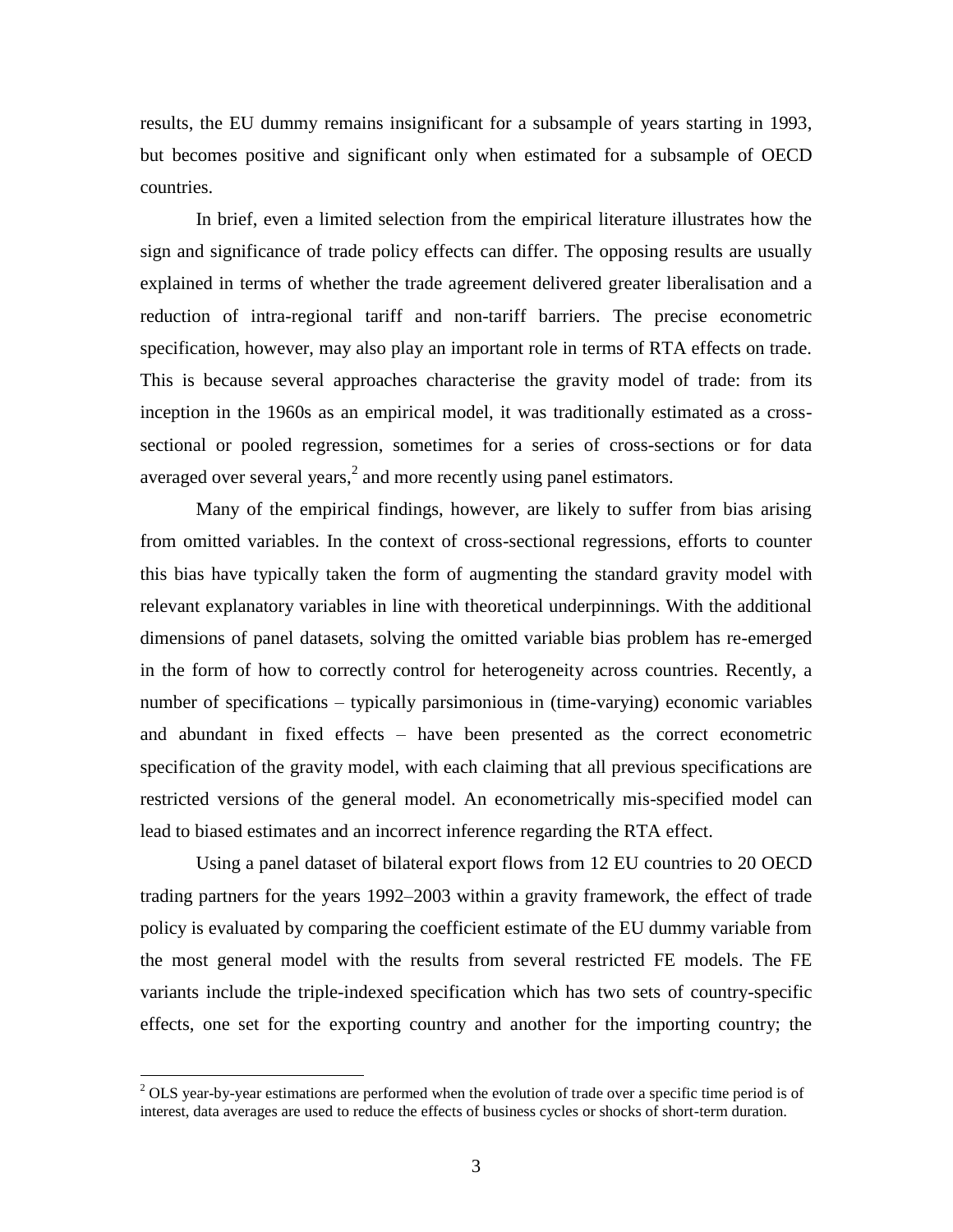standard FE model in which bilateral trade is based on factors that are unique to each country-pair; a model which combines the elements from both the triple-indexed version and the standard FE specification; and a generalised gravity model wherein country-time interactions are also used to explain bilateral trade flows. The pooled OLS estimates, which ignore the dimensions of panel datasets, are used as a comparison with earlier studies. The various gravity specifications are estimated for a model based on the traditional determinants of bilateral trade in addition to one which follows the NTT determinants.

In comparing the results for the two models, the coefficient estimates vary quite considerably across the specifications for the traditional model in contrast to the more stable estimates for the NTT model, indicating that the consequences of heterogeneity are less benign for the traditional model. For both models, however, the EU dummy coefficient declines in magnitude and becomes insignificant as an increasing degree of country heterogeneity is allowed. The findings point to the importance of the econometric specification and estimation method when evaluating trade policy effects.

The layout of this paper is as follows. Section II sets out the relevant literature concerning the nature of omitted variable bias depending on whether the gravity model is estimated as a cross-sectional OLS regression or using a panel estimator. Section III presents the econometric specifications and data used to evaluate trade policy and outlines the restrictions placed on the gravity model parameters when nested versions of the general model are estimated. Section IV discusses the empirical results and Section V concludes.

## II. THE RELEVANT LITERATURE

Developed independently by Tinbergen (1962) and Pöyhönen (1963), the gravity model of international trade has since enjoyed popularity mainly due to its empirical success in explaining bilateral trade patterns and its versatility in application. In its basic form, the standard gravity model explains bilateral trade flows by the economic size of two countries and the distance between them. As pointed out by Harrigan (2001), the standard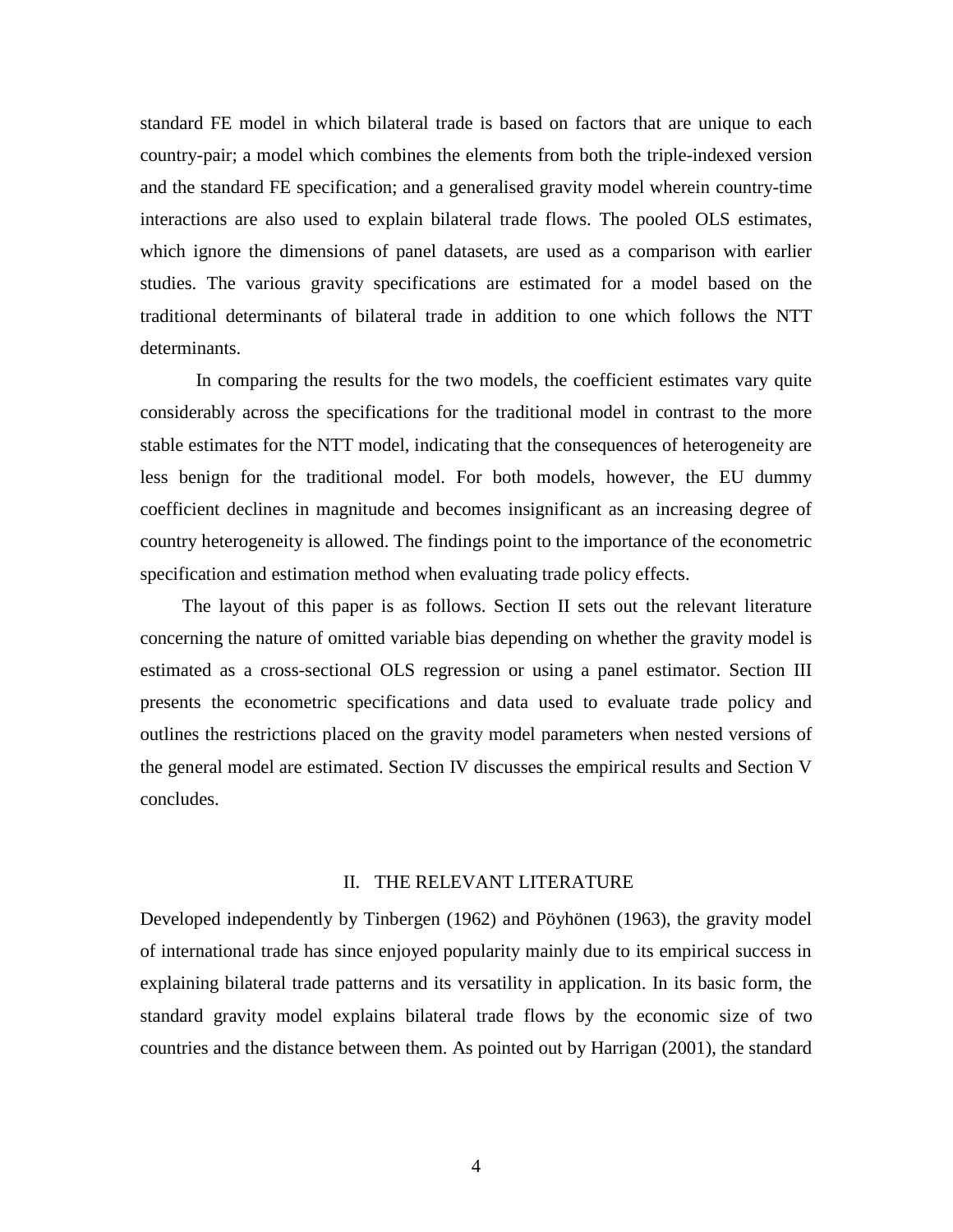gravity equation allowed no role for comparative advantage: neither relative technology levels nor relative endowments enter the equation.

In the augmented version of the gravity model, per capita income levels for both the exporting and the importing countries are included as additional regressors. The dependence of trade on per capita GDP stems from the Linder hypothesis. Linder (1961) proposed a demand-based theory which explains trade in terms of the similarity of demand characteristics between trading partners. Building on Linder's hypothesis, Gruber and Vernon (1970) append the absolute difference between the two countries' per capita incomes to the standard gravity equation as a way of capturing differences in consumption patterns. By identifying separate roles for GDP and per capita GDP, the augmented model is used to capture demand generated by non-homothetic preferences in the importing country and factor endowments in the exporting country (Bergstrand  $1989$ .<sup>3</sup>

In short, the geographical distribution of a given country's trade flows with partner countries is traditionally determined by three sets of factors: export supply, as captured by GDP and per capita GDP of the exporting country; import demand, as given by GDP and GDP per head of the importing country; and other factors that influence trade either negatively, such as transport costs, typically proxied by distance, or positively, for example, bilateral policy agreements that reduce cross-border barriers to trade.

Anderson (1979) uses the Armington assumption that goods are differentiated by country of origin so that consumer preferences are based on the assumption that all goods are traded, implying that national income is the sum of traded goods output. In equilibrium, this amounts to the sum of home and foreign demand for the unique good that the country produces (Harrigan 2001).

For the NTT model, Helpman and Krugman (1985) use a monopolistic competition model to derive a (frictionless) model for bilateral trade in which consumers' tastes for variety are proportional to the number of varieties produced in equilibrium, which, in turn, depends on country size. The role of country size similarities is further

 $3$  Following Linnemann (1966), the augmented model could equivalently be specified in terms of GDP and the population of both countries.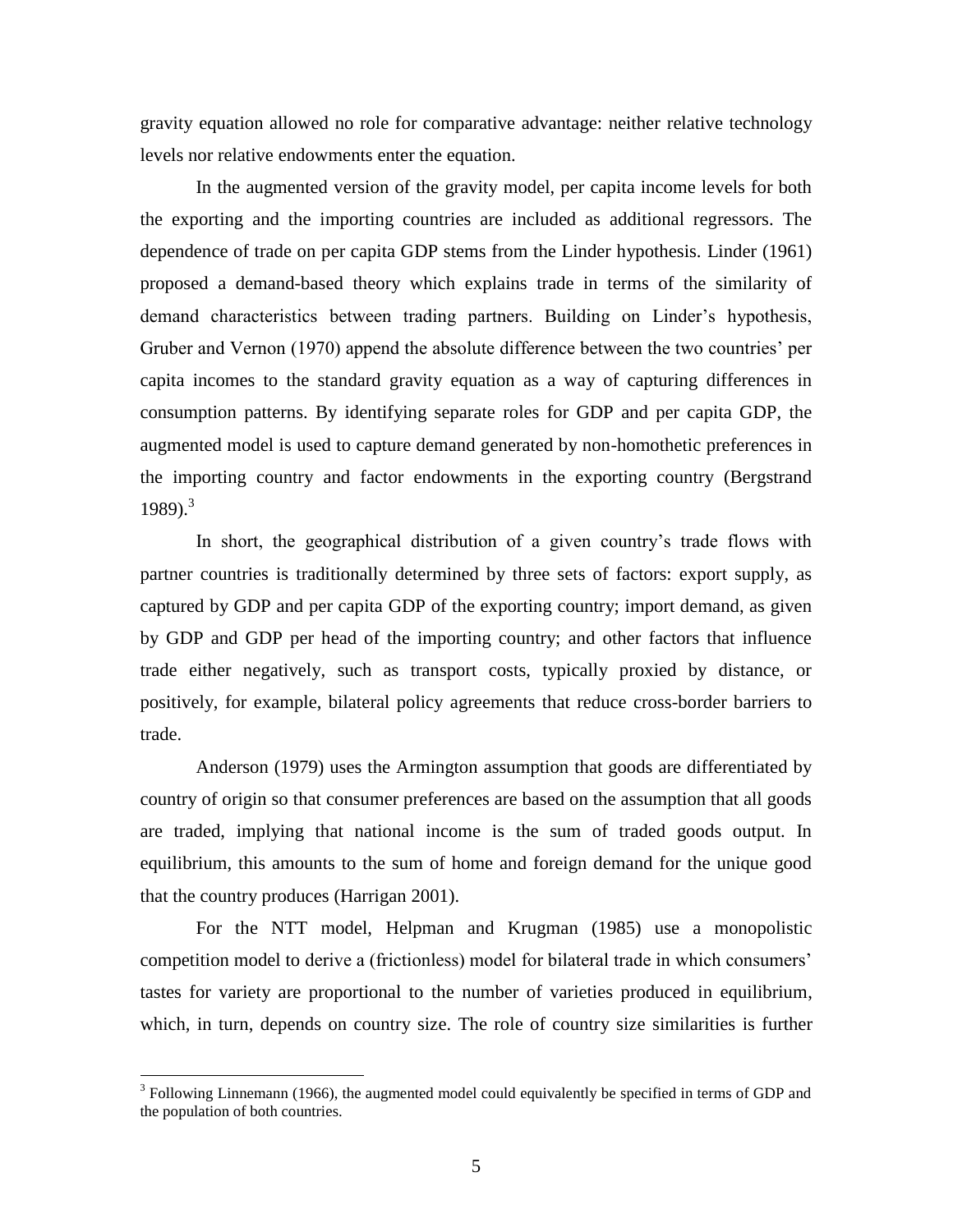emphasised by Helpman (1987). In essence, the volume of trade between two countries is proportional to the relative size of the two countries if both countries are specialised in their outputs, tastes are identical and homothetic, and trade is free, meaning that the prices of goods worldwide are identical. The size dispersion index shows how countries with differing relative size tend to engage in a lesser degree of bilateral trade. Conversely, bilateral trade tends to be higher between countries with similar relative size. Following the NTT literature, the gravity model can be expressed in terms of the overall size of the bilateral country-pairs, an index of similarity in size, in addition to the relative income per capita variable as a way to capture similarity of factor endowments.

Despite the attributes of the gravity model – its relative simplicity, parsimony and high explanatory power feature among its advantages – criticism of the model has been twin-pronged: initially, for its lack of theoretical foundations and more recently, because of a lack of attention to its econometric properties, without which the accuracy of the estimates may be questionable. More generally, the possible mis-specification of the gravity equation due to omitted variables relates to the estimation method. Indeed, Greenaway and Milner (2002) acknowledge that the estimation method is likely to be an important issue in terms of interpreting the gravity model coefficients.

In a cross-sectional context, potential bias has been alleviated by the inclusion in the model of relevant explanatory variables aligned with theoretical underpinnings. Drawing on the Armington assumption, Anderson (1979) was the first to derive a gravity model which accounted for transport costs as well as national tariffs in each country, both of which are expected to increase with distance. That trade costs differ depending on location was further elaborated by Bergstrand (1985). The derived gravity model, in which products are differentiated nationally by monopolistic competition, explicitly includes price indexes. Hence, prices should feature among the explanatory variables in the gravity model of trade.

Not satisfied with the ability of simple price indexes to account for all those factors which impede bilateral trade, $4$  Anderson and van Wincoop (2003) seek to identify trade costs – often not directly observable – that give rise to international differences in

<sup>&</sup>lt;sup>4</sup> For example, the chosen price index entails a degree of arbitrary selection while its inclusion in a model does not guarantee that the omitted variable bias problem is eliminated.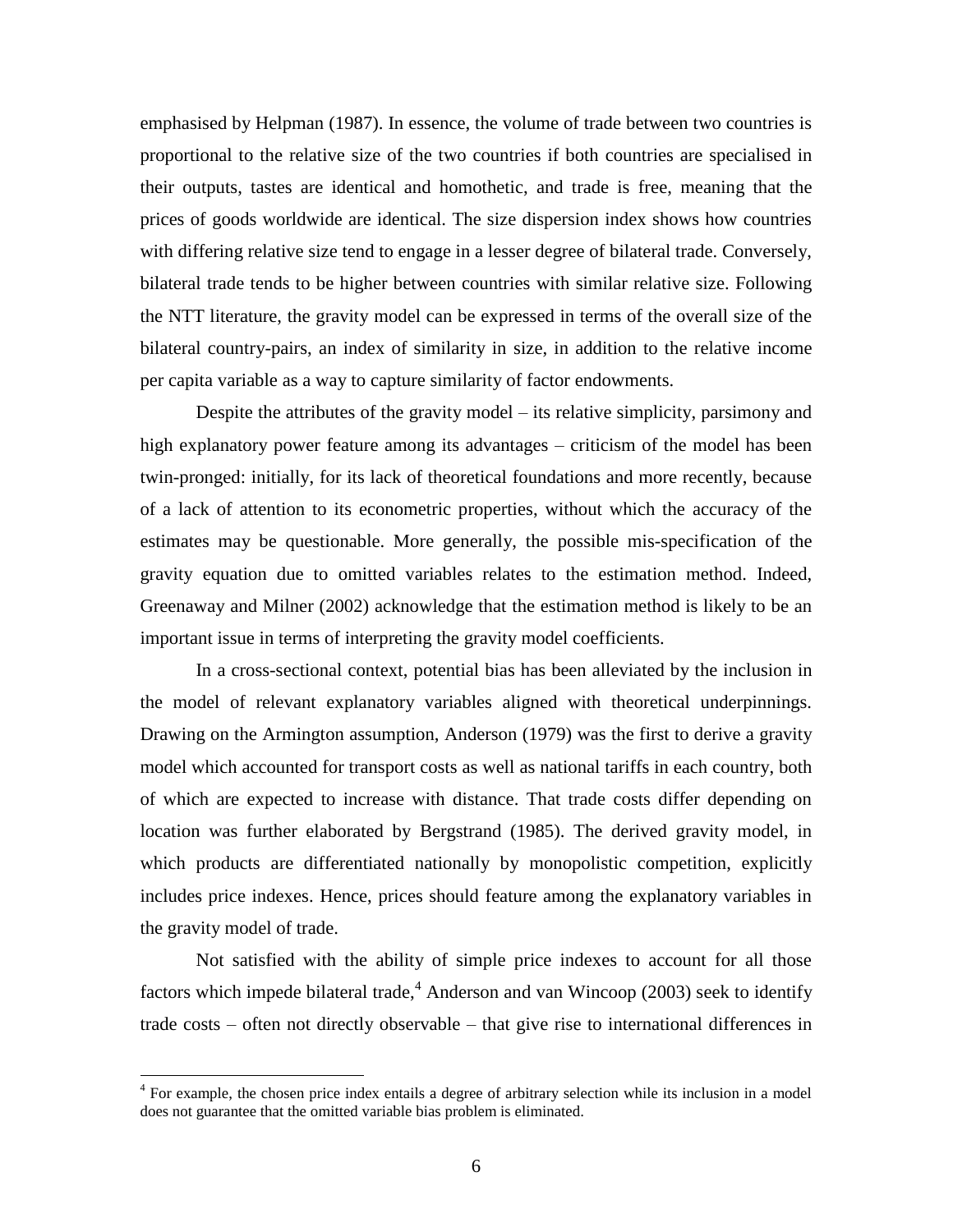prices. They develop a gravity model which includes a multilateral resistance term, that is, a proxy for the bilateral trade barriers of two countries relative to their average trade barriers with all other trading partners. In effect, they theoretically justify the inclusion of a remoteness (or relative distance) variable in the gravity model, where remoteness is defined in terms of trade costs rather than by geographical location.

Yet, cross-sectional and POLS regressions do not cater for the dimensions of a panel dataset. More particular, an estimator that does not allow for (unobserved) heterogeneous trading relations may still incur biased estimates. In a panel context, the constrained minimisation approach used by Anderson and van Wincoop (2003) is abandoned in favour of the fixed effects (FE) estimator. This is equivalent to the least squares dummy variable (LSDV) estimator which introduces a dummy variable for each cross-sectional observation to allow for the effects of unobserved price indexes. Indeed, Feenstra (2003) advocates a preference for a gravity specification with fixed effects to capture the mis-specified factors because its benefits in terms of consistency and computational simplicity outweigh the relatively small loss in efficiency incurred.

Nevertheless, a problem arises in terms of the exact way the unobserved fixed effects (FE) should be specified. A number of variants of the FE approach – typically parsimonious in (time-varying) economic variables and abundant in fixed effects – have been claimed as the correct econometric specification of the gravity model. Among the first to incorporate country-pair effects into a trade model, Hummels and Levinsohn (1995) argue that even if the underlying theoretical model is correct, the model might not fit the data in every year for every country-pair. Given that border trade, seasonal trade, cultural ties, and trade restrictions vary across country-pairs, they advance an explanation for bilateral trade based on factors that are unique to each country-pair. Specifically, they assert that these factors can be accurately modelled as a country-pair fixed effect,  $\gamma \omega_{ij}$ . Essentially, the standard FE specification avoids biased parameter estimates arising from the omission of time-invariant bilateral variables:

$$
Exp_{ij}^t = \alpha_0 + \gamma \omega_{ij} + \beta' x_{ij}^t + \varepsilon_{ij}^t
$$
 (1)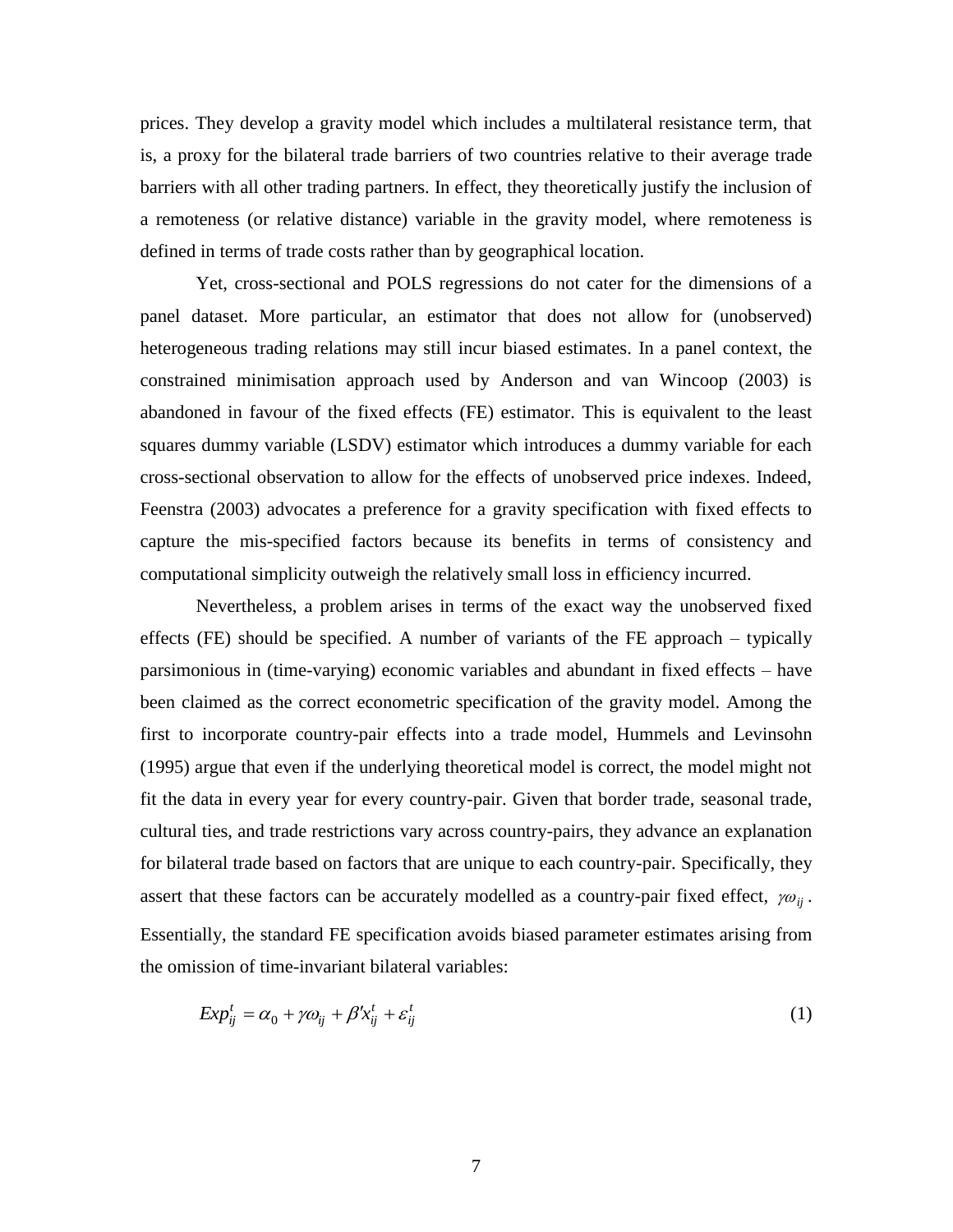where  $Exp_{ij}^t$  is exports from country *i* to country *j* at time *t*;  $x_{ij}^t$  denotes a  $k \times 1$  vector of explanatory variables that vary over time; and  $\varepsilon_{ij}^t$  is the random error. The intercept is comprised of  $\alpha_0$  and the country-pair fixed effects,  $\gamma \omega_{ij}$ . In a two-way FE model, the intercept additionally includes time-specific effects,  $\theta^t$ , in equation (1) to control for common shocks affecting all countries in the sample. Mátyás (1997) instead proposes a triple-indexed specification of the gravity model with two sets of country-specific effects based on fixed effects for both the exporting country,  $\gamma_i$ , and the importing country,  $\omega_j$ :

$$
Exp_{ij}^t = \alpha_0 + \theta^t + \gamma_i + \omega_j + \beta' x_{ij}^t + \varepsilon_{ij}^t
$$
\n<sup>(2)</sup>

Egger and Pfaffermayr (2003) amalgamate the specific effects from both models, referring to the country-specific effects of the triple-indexed specification as the main effects and the country-pair effects from the standard FE model as the time-invariant exporter-importer bilateral interaction effects:<sup>5</sup>

$$
Exp_{ij}^t = \alpha_0 + \theta^t + \gamma_i + \omega_j + \gamma \omega_{ij} + \beta' x_{ij}^t + \varepsilon_{ij}^t
$$
\n<sup>(3)</sup>

Baltagi, *et al* (2003) argue that as much heterogeneity as possible must be controlled for in order to obtain reliable parameter estimates. This is because a model that does not span the whole vector space of possible treatments in explaining variations in bilateral trade is potentially mis-specified. They utilise a further dimension of the panel dataset by interacting the country-specific effects for both the exporter and the importer countries with time-specific effects. These interaction effects are included to capture countryspecific, time-varying effects such as a country's business cycle; its cultural, political, or institutional characteristics; as well as unobserved factor endowment variables. Baier and Bergstrand (2007) also incorporate country-time effects in a gravity model of trade to account for the variation of multilateral price terms in a panel context. In short, the recommended specification consists of a generalised gravity model wherein a full interaction effects design is used to explain bilateral trade flows, namely three sets of main effects (time dummies, exporter-specific effects, and importer-specific effects) and

 $<sup>5</sup>$  The interaction of two variables implies the product of their effects. Apart from the intercept, a model that</sup> includes country-pair dummies yields identical coefficient estimates to one with exporter-importer interactions.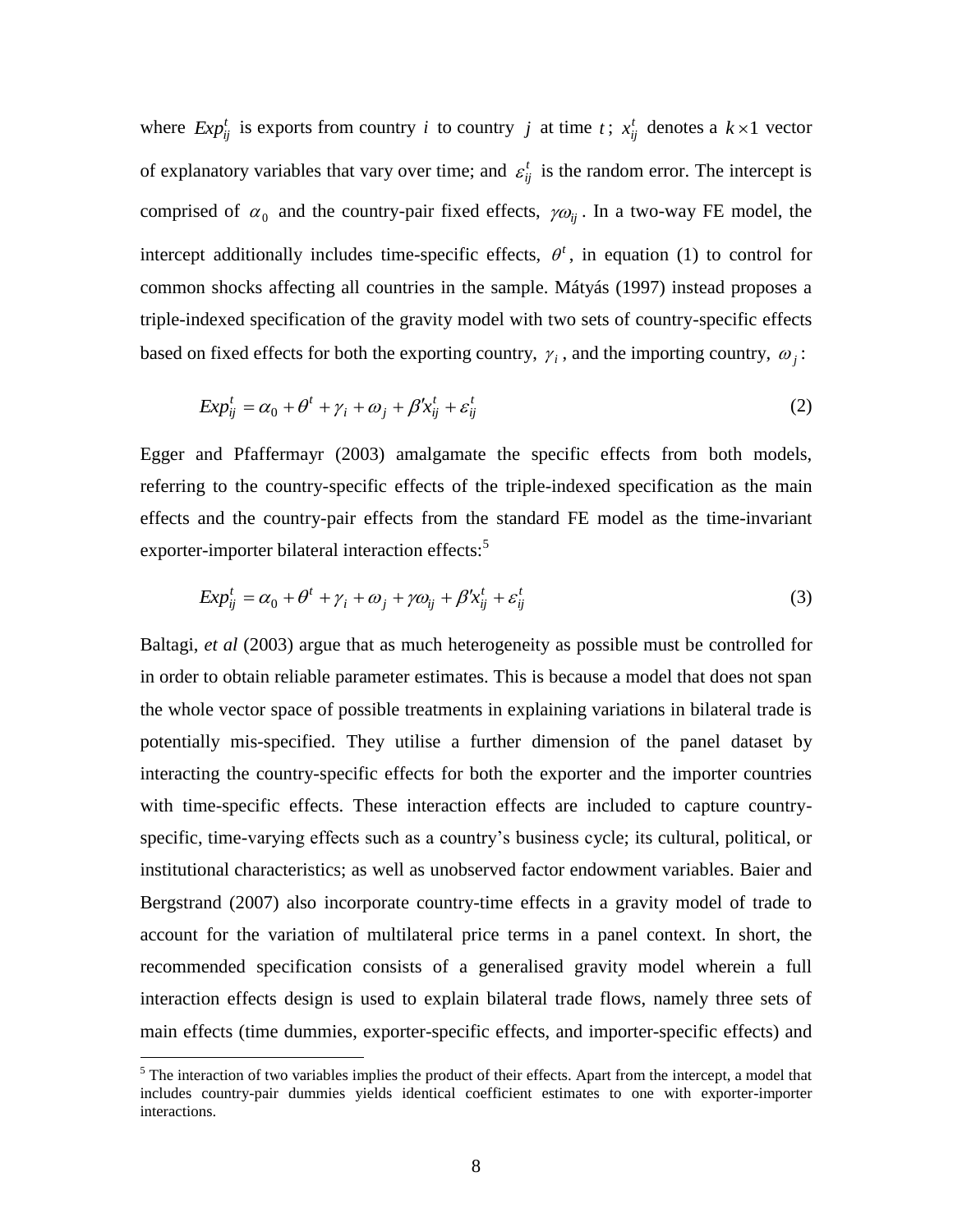three sets of interactions (exporter-importer interactions, exporter-time interactions, and importer-time interactions):

$$
Exp_{ij}^t = \alpha_0 + \theta^t + \gamma_i + \omega_j + \gamma \omega_{ij} + \gamma \theta_i^t + \omega \theta_j^t + \beta' x_{ij}^t + \varepsilon_{ij}^t
$$
\n<sup>(4)</sup>

While efforts to control for unobserved heterogeneity entail an emphasis on the econometric properties of the gravity model, the various FE specifications have generally not been used to examine trade policy effects.<sup>6</sup> Although focusing mainly on the POLS and FE estimates, an important exception is Cheng and Wall (2005), who evaluate RTA effects on trade by comparing the coefficient estimates of five RTAs using an (asymmetric)<sup>7</sup> FE model against POLS as well as a number of nested versions of their benchmark model – symmetric FE, differenced FE, and the triple-indexed model. They illustrate that ignoring unobserved heterogeneity translates into biased estimates of bilateral trade relations, but while they control for country-pair heterogeneity, they do not cater for the additional dimensions of the panel given in the most general model.

Given that an econometrically mis-specified model may lead to incorrect inferences regarding the gravity model coefficient estimates, this paper examines whether the various approaches used in the literature have implications in terms of the trade effect of European regional integration, as denoted by an EU dummy. Previous studies tend to estimate several RTA effects on trade using a large sample of countries, but this may understate the effect of EU expansion simply because in a large sample that includes emerging economies, the rise in trade levels for these countries have tended to outpace any increases in trade by the more mature EU countries. Such trade patterns are not captured by time dummies, since their inclusion in a gravity model will control only for common shocks which affect all countries in the sample. Therefore, an OECD-based sample is used to evaluate trade policy. In short, the sign and significance of the EU dummy coefficient is compared across a representative number of specifications which allow for varying degrees of heterogeneity for two OECD-based gravity models, one

 $6$  Mátyás (1997) does not explicitly include regional dummies in the model but he suggests the presence of a significant trade bloc effect if both the exporter-specific and importer-specific effects are large for most of the countries within a trading bloc relative to the countries outside the bloc.

<sup>&</sup>lt;sup>7</sup> The asymmetric FE specification,  $\gamma \omega_{ij} \neq \omega \gamma_{ji}$ , yields almost identical coefficient estimates of the RTA effects on trade as the symmetric FE specification,  $\gamma \omega_{ij} = \omega \gamma_{ji}$ .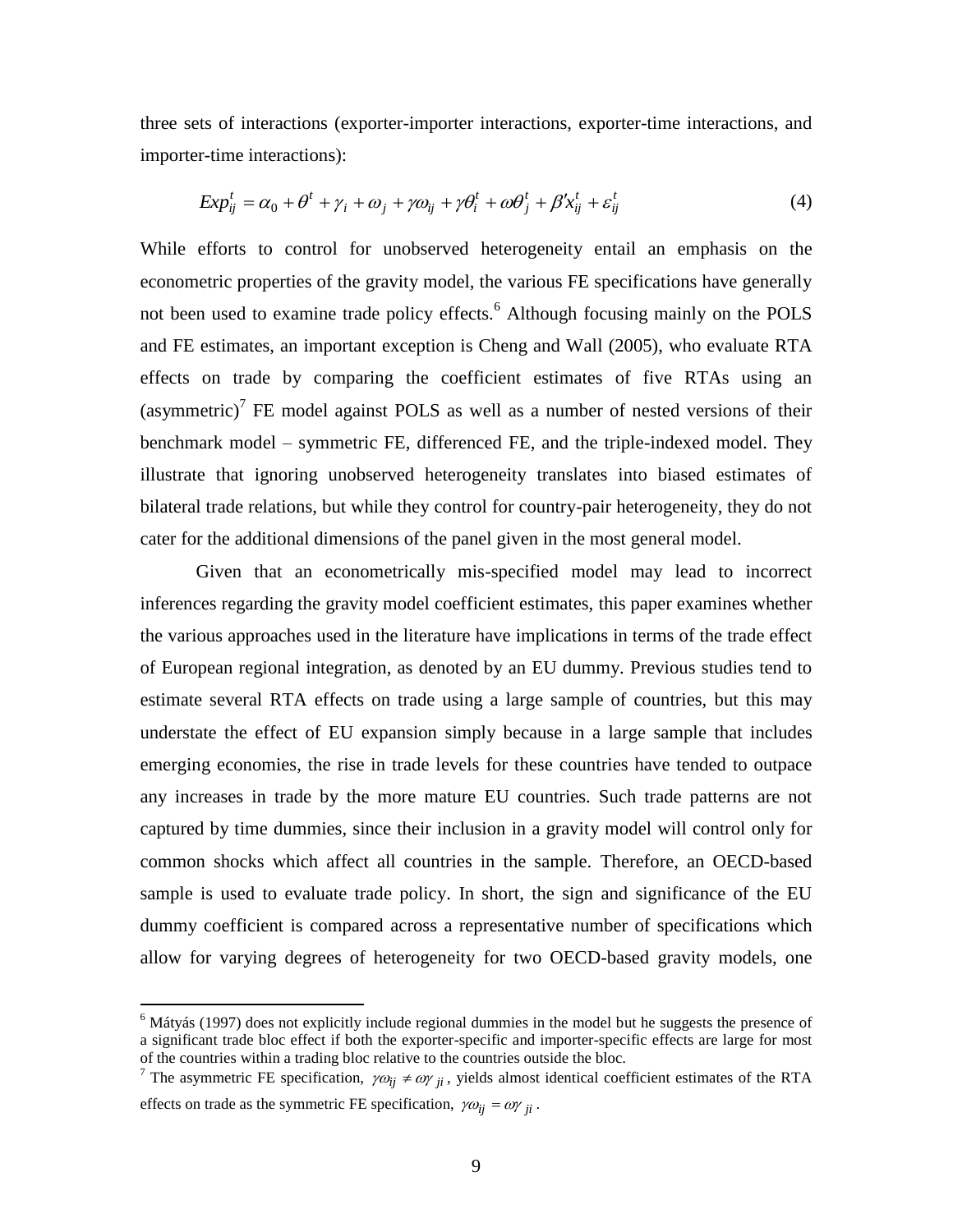based on the traditional trade determinants, the other based on newer trade theories (NTT).

#### III. MODEL SPECIFICATION AND DATA

Following the traditional trade literature, the econometric specification of the gravity model of bilateral exports in its most general form is:

$$
Exp_{ij}^{t} = \alpha_0 + \theta^t + \gamma_i + \omega_j + \gamma \omega_{ij} + \gamma \theta_i^t + \omega \theta_j^t + \beta_1 GDP_i^t + \beta_2 GDP_j^t
$$
  
+  $\beta_3 GDPpc_i^t + \beta_4 GDPpc_j^t + \beta_5 EU_{ij}^t + \varepsilon_{ij}^t$  (5)

where  $Exp_{ij}^t$  are the bilateral export flows from 12 EU countries to 20 OECD partner countries, expressed in US dollars at constant 2000 prices;  $GDP_i^t$  and  $GDP_j^t$  are expressed in constant 2000 US dollars and denote the economic size of the exporting and the importing countries respectively;  $GDPpc_i^t$  and  $GDPpc_j^t$ , expressed in constant 2000 US dollars, are the respective countries' per capita income levels. The equation includes the full set of main effects and interactions. All non-dummy variables are estimated in logarithms.

Following the NTT literature, equation (5) can be amended as follows:

$$
Exp_{ij}^{t} = \alpha_0 + \theta^t + \gamma_i + \omega_j + \gamma \omega_{ij} + \gamma \theta_i^t + \omega \theta_j^t + \lambda_1 T GDP_{ij}^t + \lambda_2 s GDP_{ij}^t
$$
  
+  $\lambda_3 DGDPpc_{ij}^t + \lambda_4 EU_{ij}^t + \mu_{ij}^t$  (6)

where total GDP is the sum of GDP for both countries,  $TGDP_i^t = \ln(GDP_i^t + GDP_i^t)$ *j t i*  $TGDP^t_{ij} = \ln(GDP^t_i + GDP^t_j)$ , as a measure of the overall country incomes; the similarity index for each country-pair is derived from the two countries' shares of GDP, given by  $sGDP_{ij}^t = \ln\{1 - [GDP_i^t/(GDP_i^t + GDP_j^t)]^2 - [GDP_j^t/(GDP_i^t + GDP_j^t)]^2\}$ ; and the absolute difference in GDP per capita as a measure of relative factor endowments between two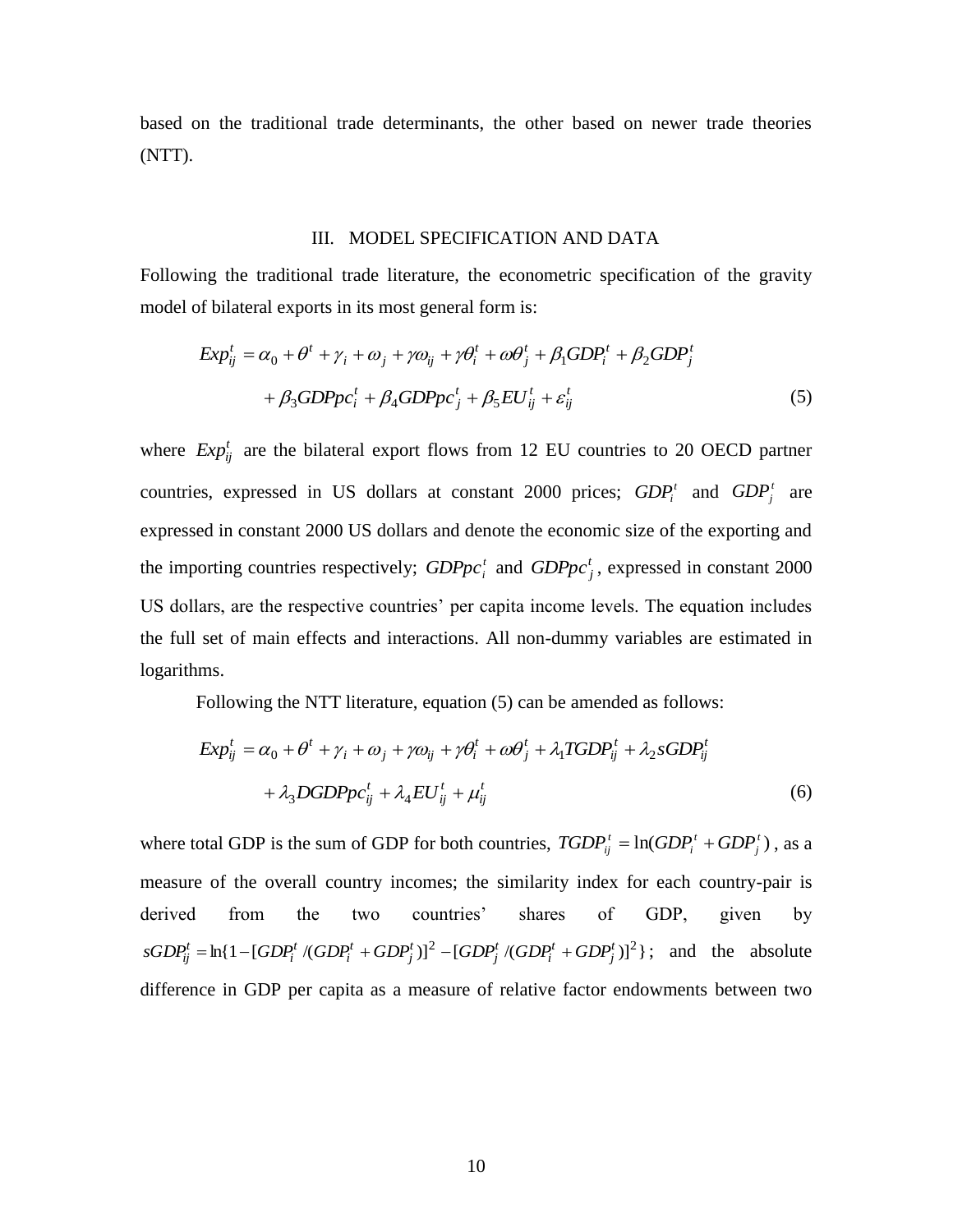trading partners is  $DGDPpc_{ii}^t = \ln GDPpc_i^t - \ln GDPpc_i^t$ *j t*  $DGDPpc_{ij}^t = \left| \ln GDPpc_i^t - \ln GDPpc_j^t \right|$ . The remaining model variables are as before.<sup>8</sup>

The reference group of countries in the panel comprise bilateral export flows from 12 EU countries<sup>9</sup> to 20 OECD trading partners<sup>10</sup> over the period 1992–2003, with Belgium and Luxembourg treated as a single country. The data sources for both the traditional and NTT models are as follows. Nominal export flow data, denominated in US dollars, are from the International Monetary Fund's (IMF) Direction of Trade Statistics and are expressed in real terms based on US producer prices  $(2000 = 100)$ , sourced from the IMF's *International Financial Statistics*. Data on Gross Domestic Product (GDP) and GDP per capita at constant 2000 US dollars are sourced from the World Bank's *World Development Indicators*. The binary-coded EU dummy variable takes the value of 1 when both countries of each country-pair observation are members of the EU, otherwise it is zero. The designated values hold for member countries throughout the sample period; for Austria, Finland, and Sweden, values of unity are assigned only after gaining official membership of the EU in 1995.

The FE variants of the gravity model place restrictions on the generalised FE equations given in (5) and (6). The specification by Egger and Pfaffermayr (2003) imposes the restriction that the exporter-time and importer-time interactions equal zero,  $=\omega \theta_i^t = 0$ *j*  $\gamma \theta_i^t = \omega \theta_j^t = 0$ . Further restrictions are added by the triple-indexed specification; since it is a special case of the combined model it also adds country-pair restrictions on the intercept,  $\gamma \omega_{ij} = 0$ . If the space and time dimensions of the panel are ignored, then no degree of heterogeneity is allowed in the model and therefore:  $=\gamma_i = \omega_i = \gamma \omega_{ii} = \gamma \theta_i^t = \omega \theta_i^t = 0$ *j t*  $\mu_i - \omega_j - \mu v_{ij} - \mu v_i$  $\theta^t = \gamma_i = \omega_i = \gamma \omega_{ii} = \gamma \theta_i^t = \omega \theta_i^t = 0$ .

 $8 \text{ In estimating the core gravity model variables in the NTT model, a measure of shipping costs, given by}$ the difference between the value of exports free on board (fob) by the exporting country and the value of imports cost, insurance and freight (cif) by the importing country is also included as a time-varying alternative to the geographic distance between the economic centres of the exporting and the importing countries.

<sup>&</sup>lt;sup>9</sup> Austria, Belgium-Luxembourg, Denmark, Finland, France, Germany, Italy, the Netherlands, Spain, Sweden, Switzerland, and the United Kingdom.

<sup>&</sup>lt;sup>10</sup> Austria, Belgium-Luxembourg, Canada, Denmark, Finland, France, Germany, Greece, Ireland, Italy, Japan, Korea, the Netherlands, Norway, Portugal, Spain, Sweden, Switzerland, the United Kingdom, and the United States.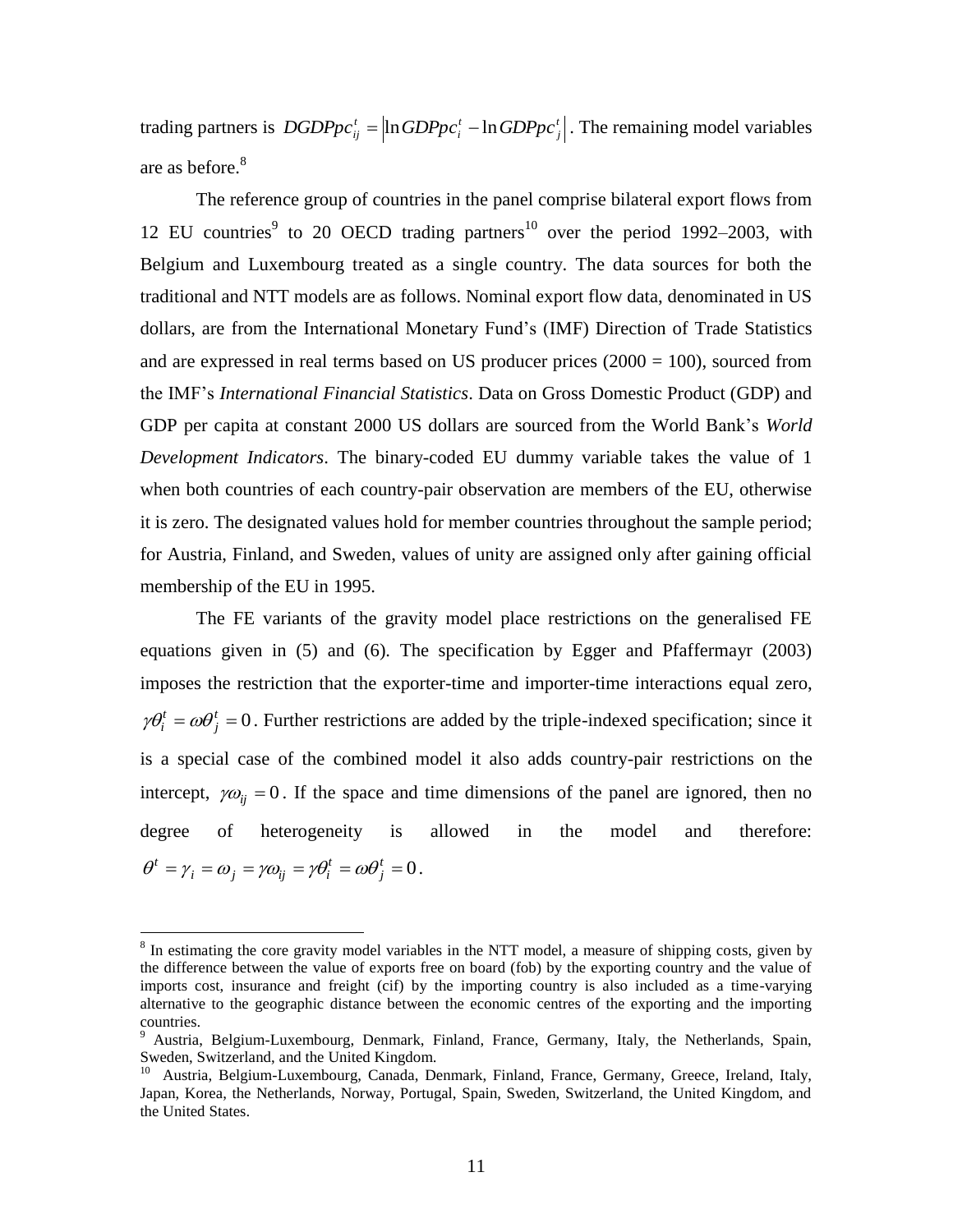Traditional estimation of the gravity model by POLS (for all available years) ignores the dimensions of the panel dataset and in general explicitly includes several time-invariant variables:

$$
Exp_{ij}^{t} = \alpha_0 + \eta_1 GDP_i^{t} + \eta_2 GDP_j^{t} + \eta_3 GDPp c_i^{t} + \eta_4 GDPp c_j^{t}
$$

$$
+ \eta_5 DIST_{ij} + \eta_6 ADJ_{ij} + \eta_7 LANG_{ij} + \eta_8 EU_{ij}^{t} + \nu_{ij}^{t}
$$
(7)

where the additional variables in the traditional model consist of the geographic distance, measured in kilometres, between the capital cities of the exporting and importing countries,  $DIST_{ij}$ ; and two dummy variables reflecting adjoining land borders,  $ADI_{ij}$ , and a common language, *LANGij* , as a proxy for cultural and historical links between trading partners, all of which are sourced from the CEPII.<sup>11</sup> Equation (7) will be without the time superscripts if estimated as a cross-sectional (for a single year) OLS regression.

The time-invariant variables included in the gravity model (equation 7) – distance, adjacency of national borders, and a shared language – cannot be separately estimated by the standard and 2-way FE variants since only the within-group variation (over time) is used in forming the estimator (Hsiao 2003).<sup>12</sup> Indeed, Cheng and Wall (2005) advocate using the FE model since bilateral trade determinants such as historical, cultural, ethnic, political, and geographic factors are often difficult to observe and quantify. Furthermore, they assert that the FE estimator eliminates the need to include the geographic distance variable in the regression, a desirable aspect of the FE approach because of the shortcomings of distance as a measure of transport and information costs.<sup>13</sup> In capturing the effects of all omitted variables that are unit-specific but remain constant over time, the FE model effectively subsumes the time-invariant variables into the country-pair fixed effects.

<sup>&</sup>lt;sup>11</sup> Le Centre d'Etudes Prospectives et d'Informations Internationales, available at **http://www.cepii.org.**  $12$  If the coefficient estimates of the time-invariant variables are of interest, they can be obtained either by

instrumental variables (IV) estimation or by using a three-stage regression (Plümper and Troeger 2007). <sup>13</sup> The geographic distance between capital cities implicitly assumes that overland transport costs incur

comparable charges as overseas transport costs whereas in reality the cost of cross-border trade will vary depending on the transport mode. In addition, the straight-line distance assumes only one economic centre per country but in fact a large country may have several economic centres.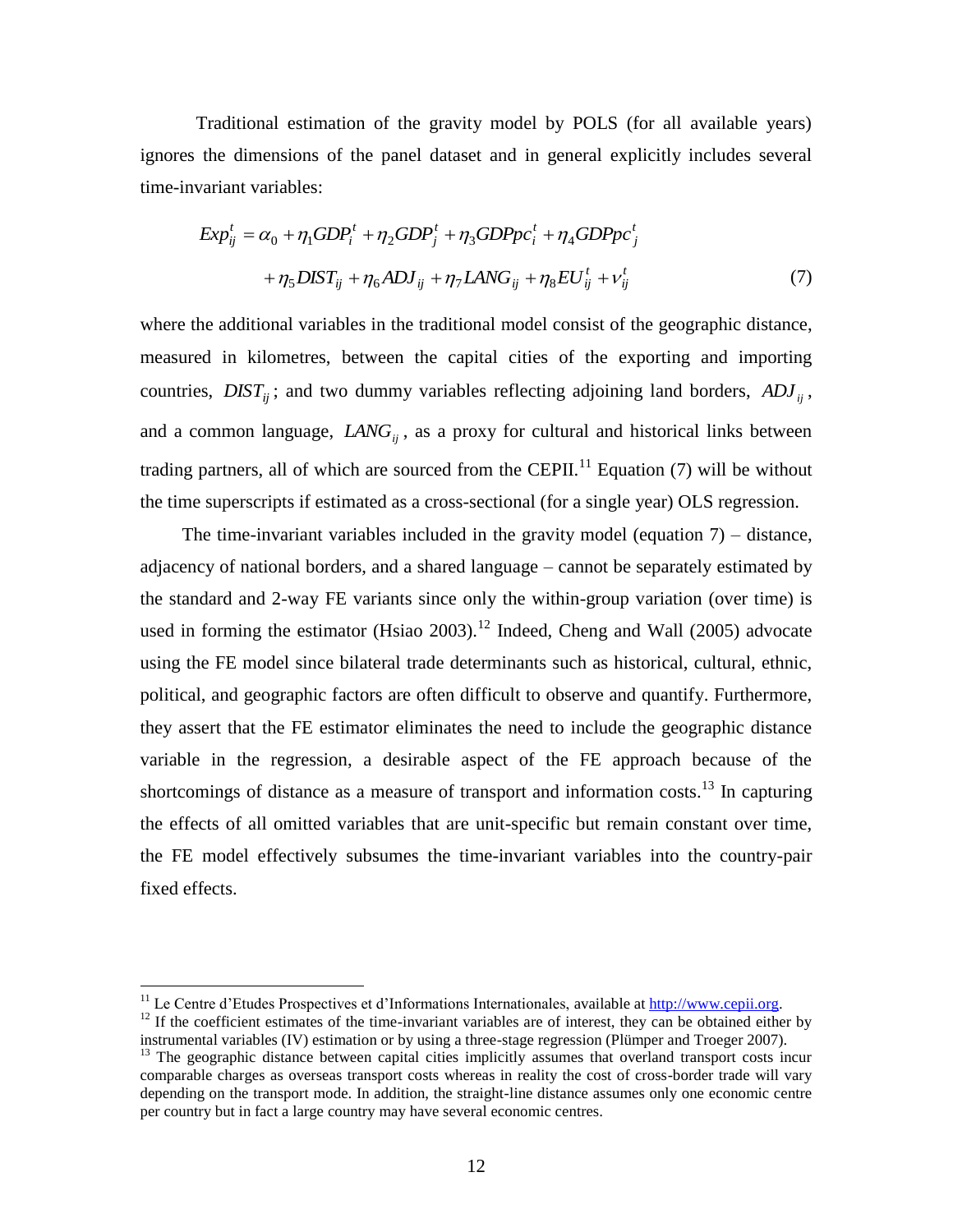## IV. EMPIRICAL RESULTS

Tables 1 and 2 present the results for the traditional and NTT specifications of the gravity model respectively. Four variants of the FE approach are estimated: the triple-indexed specification proposed by Mátyás (1997), the standard FE model used by Hummels and Levinsohn (1995), a model which combines the elements from both the triple-indexed version and the standard FE model (Egger and Pfaffermayr 2003) and finally the generalised gravity model suggested by Baltagi *et al.* (2003), which is least likely to suffer from any bias due to omitted variables. The pooled OLS estimates, which ignore the dimensions of panel datasets, are used as a comparison with earlier studies.

The performance of both the traditional and NTT models in terms of goodness-offit is highly satisfactory with the independent variables explaining a high proportion of the variance of the dependent variable, ranging from 84% to 99% as additional degrees of heterogeneity are allowed in the model, but the empirical success of the gravity equations is an insufficient condition to justify their use; the econometric properties of the models are also worthy of attention.

Specifically, all main effects and interactions are significant at conventional levels, as indicated by the F-tests, with the exception of the time-specific effects for the full effects specification in Table 2. In line with the prescriptions of Baltagi *et al.* (2003), a gravity model which excludes one or more significant interaction effects risks omission bias and inconsistency of the regression coefficients. Therefore the unrestricted version of the FE approach is preferred,<sup>14</sup> as given by the full effects design, which allows for unobserved effects along several dimensions of the panel.

The joint significance of the interaction terms is also supported by the root mean squared error (RMSE) for both the traditional and NTT models, which in general declines as an increasing degree of heterogeneity is admitted into the model. For the traditional model, the RESET null of proper functional form is not rejected for the full effects design in contrast to POLS and the nested versions of the general model, implying that the full effects design is recommended. This is not true for the NTT model, according to which

<sup>&</sup>lt;sup>14</sup> Note that the Hausman test rejects the appropriateness of the random effects (RE) estimator in favour of the FE specification.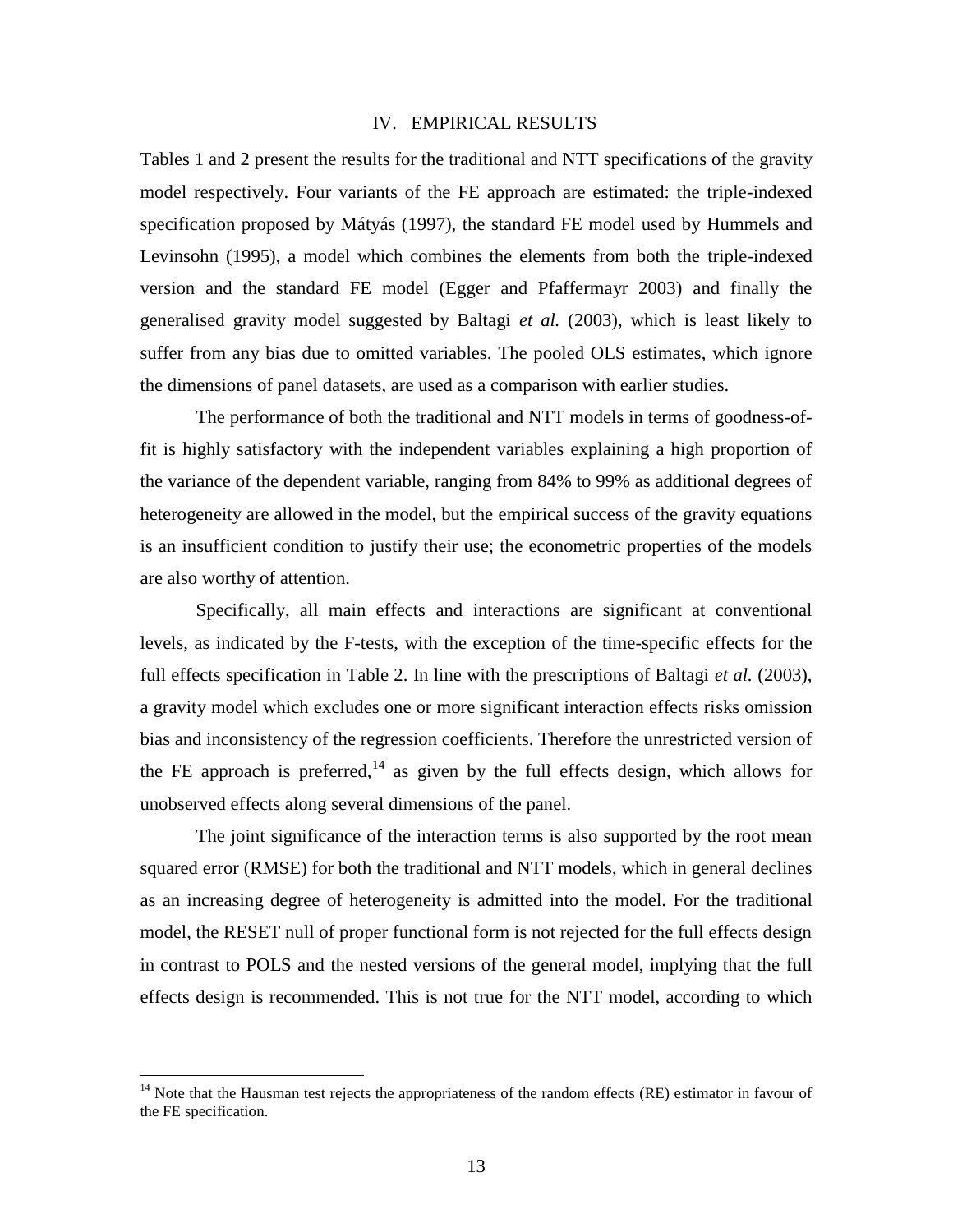the RESET test rejects all specifications except for the standard FE model.<sup>15</sup> In short, with the exception of the RESET test for the NTT model, the most general model is supported econometrically. In noting that the traditional and NTT models are non-nested expressions used to explain the same phenomenon, the validity of the models is tested using the *J* test (Davidson and MacKinnon 1981), according to which, the traditional model is chosen.<sup>16</sup>

Regarding the parameter estimates, all coefficients are correctly signed and, in general, lie within the expected range. Looking more closely at the size-related coefficient estimates, the positive and significant effect for all estimated models indicate that economic size matters for trade. The traditional trade determinants, however, are unusually high for the triple-indexed specification. Although this is not borne out for the NTT determinants related to size, it suggests that a specification using country-pair fixed effects is required to get unbiased coefficient estimates. These findings concur with the empirical results of Egger and Pfaffermayr (2003); when exporter-importer interactions are added to the triple-indexed specification, the combined model reduces to a conventional two-way FE model with time-specific effects and bilateral country-pair effects only, effectively yielding identical coefficient estimates for both models. Similarly, the main effects are rendered redundant in the full effects specification by Baltagi *et al.* (2003) in terms of the coefficient estimates, although their significance suggests their inclusion in the model is supported econometrically.

The empirical results can also be given an economic interpretation. By capturing the unobserved time-invariant variables, the country-pair effects are better aligned to the bilateral nature of trade whereas the exporter and the importer effects are already largely accounted for in a time-varying model based on GDP and GDP per capita. Thus, while the inclusion of the exporter and the importer effects are warranted econometrically in both the combined model and the full effects model, it is in fact the country-pair effects

<sup>&</sup>lt;sup>15</sup> The fact that the most general model does not pass the RESET test is due to the time-varying measure of distance. Measured in this way, shipping costs carry statistical problems; since there cannot be e logarithm of a negative number, more than half of the observations are lost. When the shipping costs variable is excluded, the general model passes the RESET test, although many of the model coefficients become insignificant.

<sup>&</sup>lt;sup>16</sup> This result is obtained when the shipping costs variable is excluded from the NTT model, otherwise, neither model can reject the other implying that the result is inconclusive.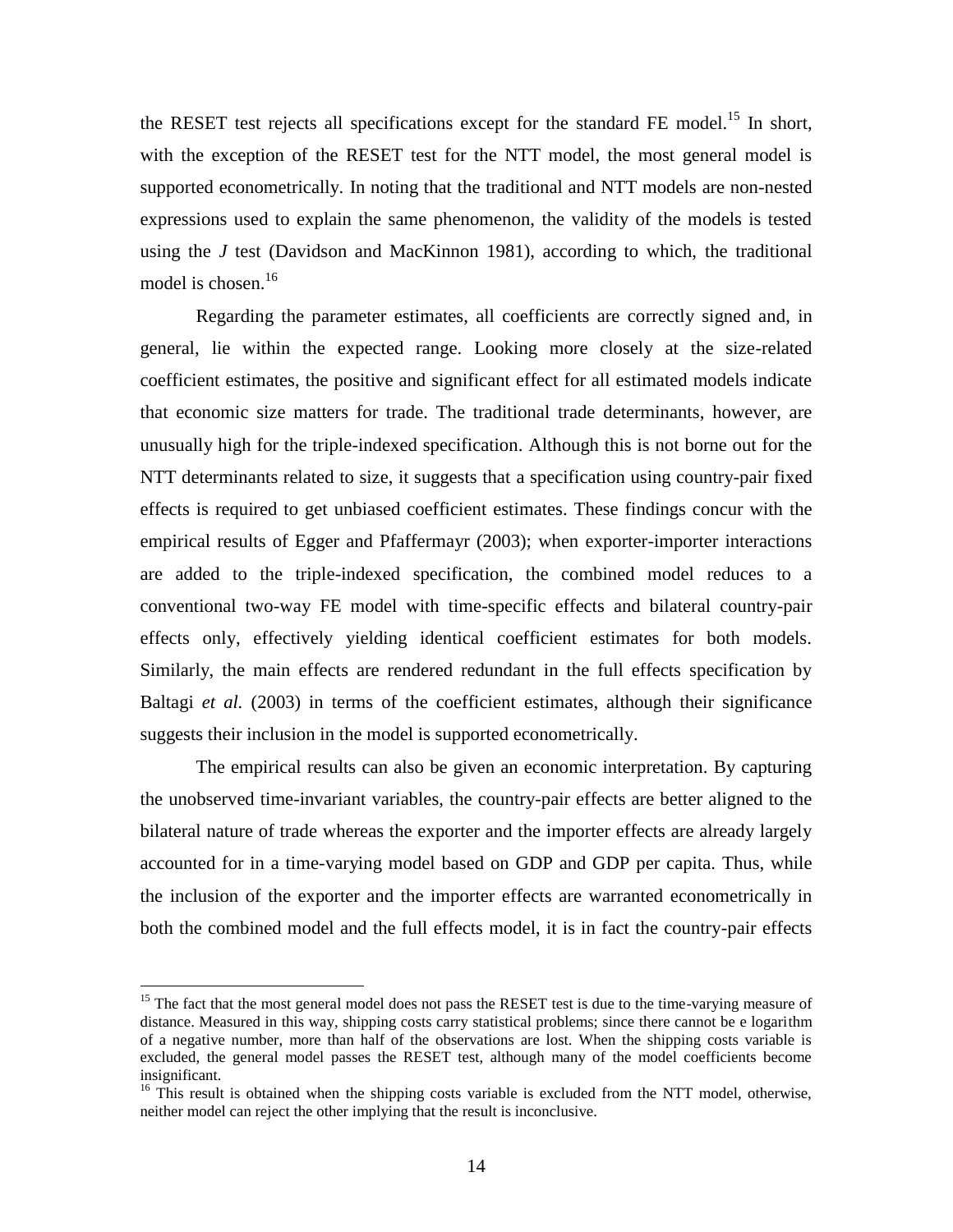that explain most of the variation of the dependent variable (Egger and Pfaffermayr 2003).

For the unrestricted FE specification in Table 1, the GDP coefficients are radically different to the restricted FE variants and are more in keeping with the POLS estimates. On the other hand, the size-related variables – total GDP and similarity of GDP – in Table 2 are much more stable across the specifications indicating that heterogeneity has more benign consequences in the NTT model. The magnitudes of the size variables in the unrestricted model are also similar to those obtained by Baltagi *et al.* (2003).

Regarding the relative endowment variables, the signs of the exporting and the importing GDP per head coefficients differ depending on the estimator used, while the former is dropped in the full effects design.<sup>17</sup> For the NTT model, the consistency in sign across the specifications supports Linder's hypothesis suggesting that similarity of relative factor endowments will increase trade between the OECD countries. The magnitude ranges from a high of unity (the triple-indexed model) to a low of near-zero (the combined model). The more reasonable full effects estimate is also in line with the result obtained by Baltagi *et al.* (2003).

While POLS generates the coefficient estimates for the time-invariant variables, it incurs the problem of omitted variable bias because of its failure to account for heterogeneous trading relations. Regarding the measure of transport costs in the NTT model, the time-invariant distance coefficient is much higher for POLS than the timevarying shipping costs used in the unrestricted model. The latter is consistent with Grossman (1998) who renounces a high trade-to-distance elasticity in a world of modest transport costs. In conjecturing that shipping costs are on average about 5% of the value of traded goods, the distance elasticity should be no more than –0.03.

Yet, despite the fact that the time-varying measure of transport costs is more in line with its expected trade-impeding effect, statistical differences in compiling trade data across countries means that the geographic distance measure continues to be widely used. Furthermore, distance has been used in gravity models of trade not only as a proxy for transport costs, but also as a broader measure of information costs. The fact that greater distance dampens trade might also be due to psychological distance: economic agents

 $17$  Collinearity is not an uncommon feature of generalised models.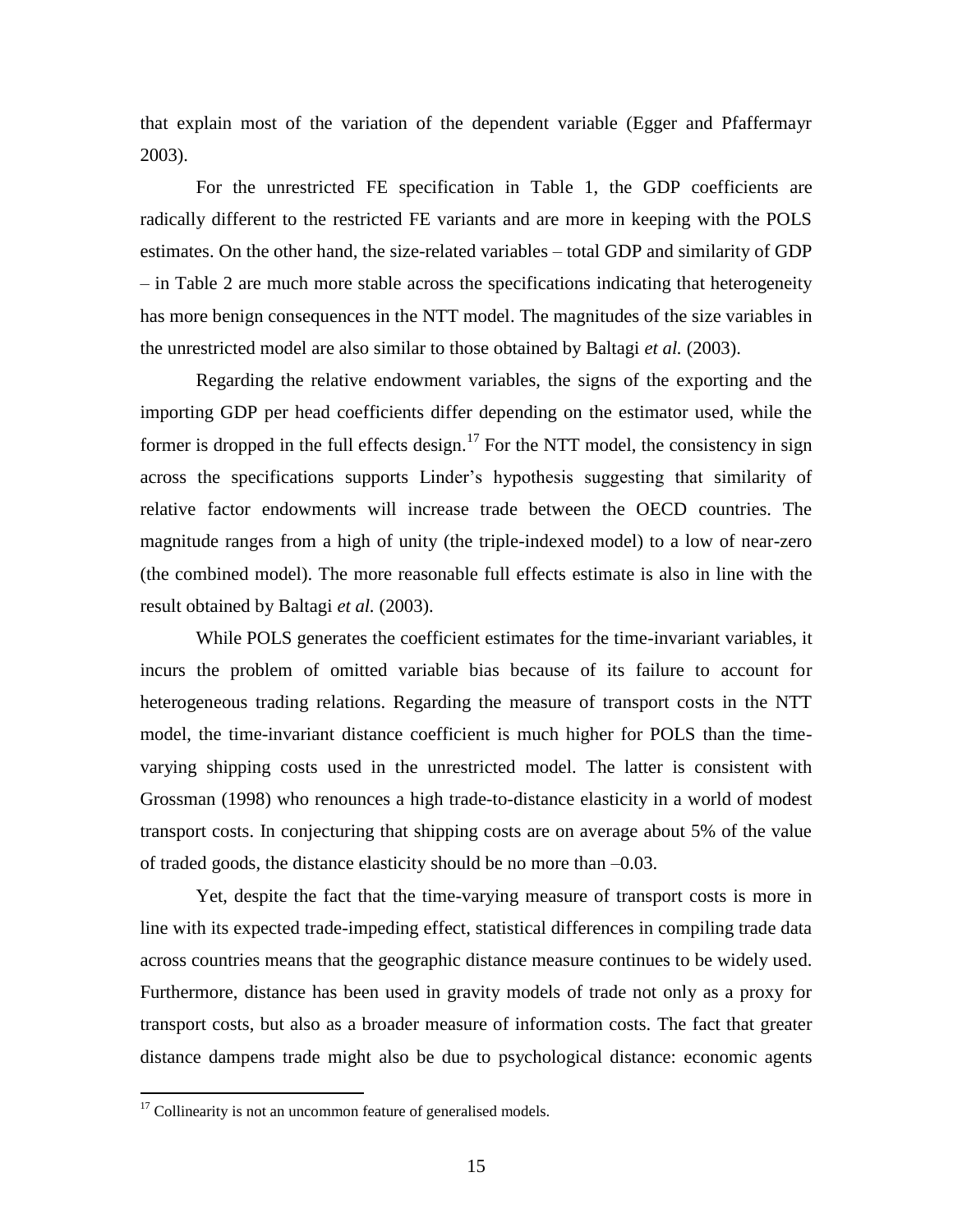generally find it more convenient to import from neighbouring countries, often for reasons related to greater availability of information or because of cultural and historical factors. The possibility that distance captures more complex phenomena was previously highlighted by Rauch (1999), who argues that greater distance is associated with greater information and search costs. This goes some way towards explaining the relatively high distance elasticity – usually ranging between  $-0.8$  and  $-1.5$  – that is typically found in the literature.

Of primary concern is the size and significance of the EU dummy coefficient as a way to evaluate trade policy across the different specifications used in the literature. Its potential trade-enhancing effect on trade is confirmed by the positive coefficient sign for the EU dummy across all specifications. Its magnitude is highest for the POLS and tripleindexed estimates, halves in size for the standard FE model, further decreases in size for the combined model and dwindles away to insignificance as an increasing degree of country and time heterogeneity is admitted into the model. Both the traditional and NTT models are consistent regarding the declining magnitude and loss of significance of the EU dummy coefficient.

The small magnitude of the EU dummy coefficient and its insignificance for the unrestricted model is not in keeping with the importance of trade liberalisation within the EU. According to the Single Market Review Series (European Commission 1996) the Internal Market programme brought about the removal of a number of obstacles to trade through mutual recognition including substantial progress towards dismantling technical barriers to trade, the liberalisation of public procurement and the development of simplified internal customs and fiscal controls. In short, the objective of the un-curtailed movement of goods between member states required the dismantling of trade barriers, with consequential beneficial effects on the volume of intra-EU trade

Yet, the empirical literature tends to find a limited effect of European regional integration on trade. Bussière *et al.* (2005) offer the following explanations. First, if most EU member countries have already joined the EU before the start period of the sample, then the EU dummy captures only the effect of EU expansion by those countries that entered during the sample period. In this sample, EU expansion consists of three countries, namely Austria, Finland, and Sweden, which became EU members in 1995.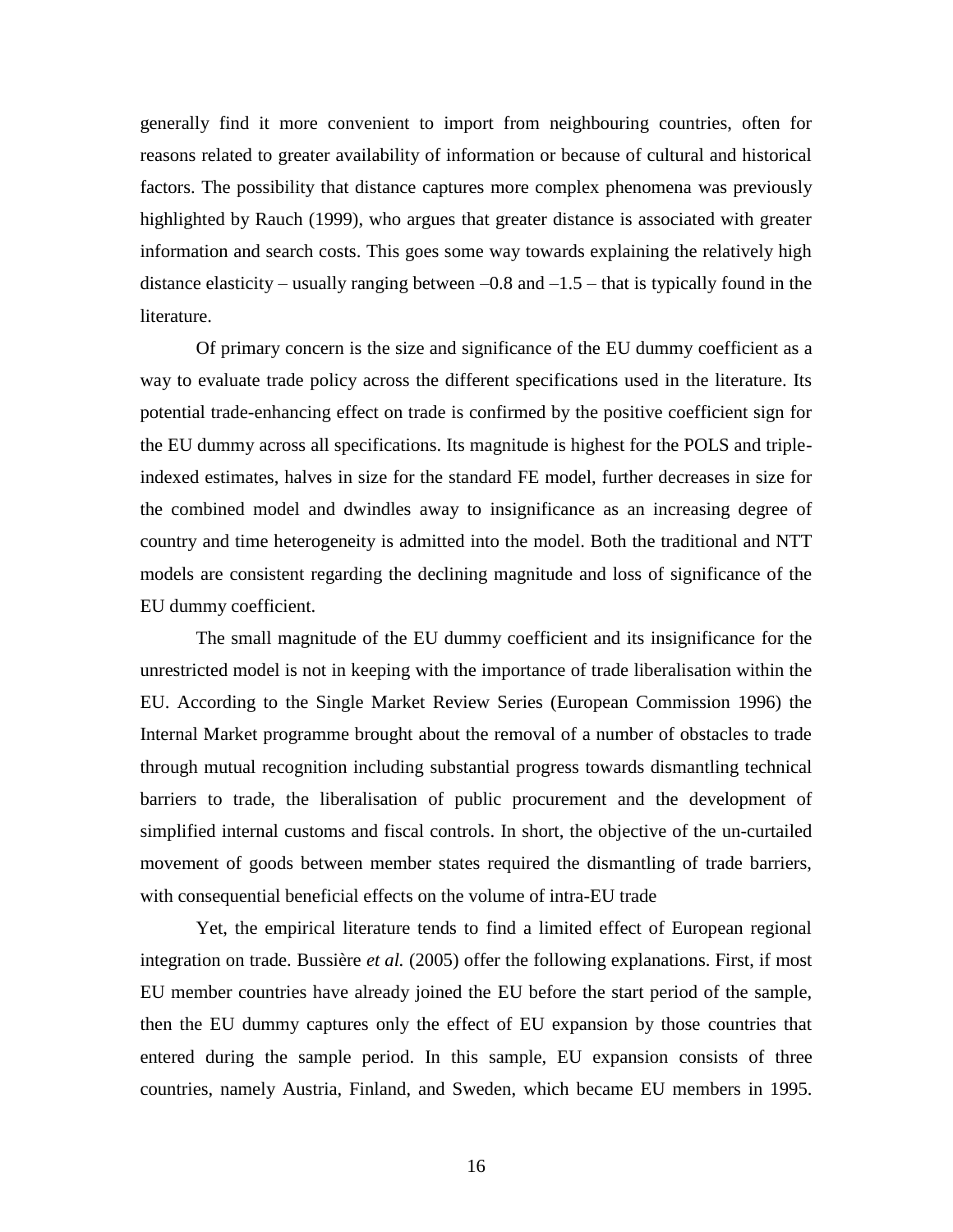Second, previous trade agreements between several EU members often coupled with historically close trading links means that EU entry may not have spurred further trade integration beyond existing high levels. For example, Austrian accession may have had little effect on trade owing to its strong trade links traditionally shared with Germany. In other cases, trade expansion may well have been anticipated before actual EU entry, for example, Portugal and Spain experienced marked trade increases before official EU membership.

The explanations for the general insignificance and small magnitude of the EU effect on trade is upheld for most specifications used by Bussière *et al.* (2005), including for the fixed effects model, the random effects (RE) model and a dynamic OLS specification for a large sample. For a sub-sample of OECD countries, however, they obtain a positive and significant coefficient estimate for the EU dummy using the twoway FE estimator. This result concurs with the findings of this paper in so far as a positive and significant effect is also obtained for an OECD-based sample using the same estimator. The results of this paper additionally show that the effect of regional integration, estimated by the nested versions of the most general FE model, is lower than previously found, as indicated by the POLS estimates. This is consistent with recent findings. For example, by allowing a time trend to differ across country-pairs, Bun and Klaassen (2007) conclude that the Euro effect is smaller than is generally perceived. Finally, the results of this paper also show that once the gravity model controls for the various dimensions of the panel as given by the full effects design, the effect of European regional expansion becomes insignificant. Consistent for both the traditional and the NTT models, this finding points to the importance of the econometric properties of the model when evaluating trade policy effects.

## V. SUMMARY AND CONCLUSIONS

With the rising number of regional agreements, especially since the early 1990s, the effect of trade policy on trade flows has received much attention. The gravity model of international trade typically forms the basis for the empirical estimations wherein dummy variables are used to capture the expected positive effects of bilateral trade agreements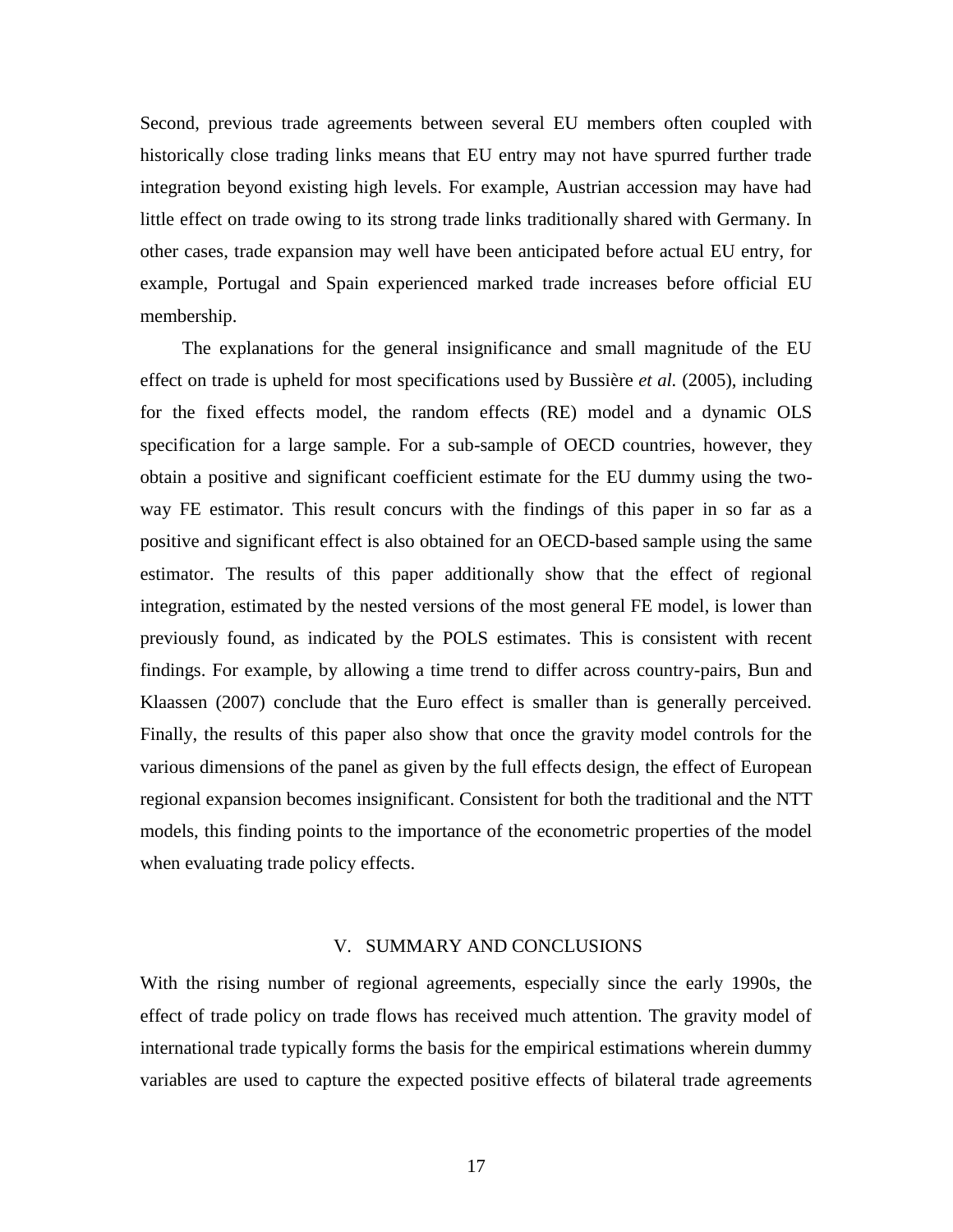between signatory countries. The popularity of the gravity model stems from its empirical success in explaining trade patterns coupled with its versatility in application. The empirical results, however, may not be reliable. This is because various estimation strategies have been undertaken to estimate the gravity model, many of which potentially suffer from bias due to the exclusion of variables – either inadvertently or because of difficulties in observing and quantifying relevant variables. Ascribing the gravity model with theoretical foundations in a cross-sectional context and controlling for heterogeneity in a panel context comprises the main strands in the literature to counter the problem of omitted variable bias.

Using a panel dataset of bilateral export flows from 12 EU countries to 20 OECD trading partners over the years 1992–2003, the coefficient estimates for two gravity models are compared – one based on the traditional trade determinants, the other based on newer trade theories (NTT) – to evaluate the effect of European regional integration on trade. Specifically, several variants of the FE model are estimated to allow for differing degrees of space and time heterogeneity: the triple-indexed specification, the standard FE model, a model which combines the elements from both versions, and a generalised gravity model, which is least likely to suffer from bias. The gravity model estimated by POLS is used to compare the results with earlier studies.

The results indicate that the coefficient estimates are plausible in sign and significance across all specifications. Focusing on the econometric properties, however, the preferred model constitutes the full effects design which allows for the greatest degree of heterogeneity. Of most interest is the effect of European regional integration on trade. The positive and significant coefficient of the EU dummy variable by POLS declines in magnitude as an increasing degree of heterogeneity is allowed in the model and becomes insignificant for the full effects model. This result is consistent for both the traditional and NTT models. These findings emphasise the need to correctly control for heterogeneity in a panel setting, otherwise the coefficient estimates and standard errors are potentially biased. Hence, an analysis of the econometric properties – not simply its empirical success – should justify the exact specification of the gravity model. The findings point to the importance of the econometric specification and estimation method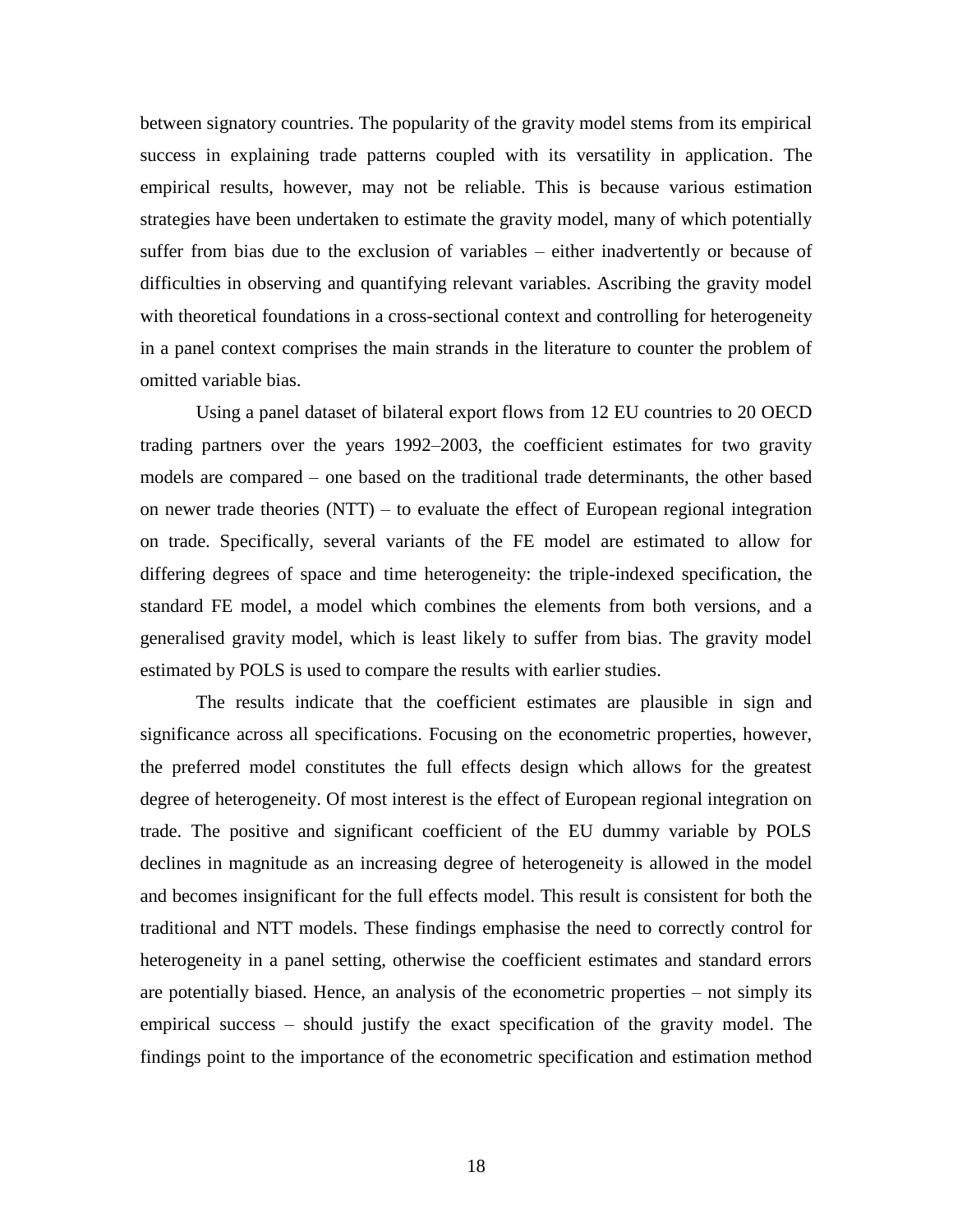when evaluating trade policy effects. The implications for EU trade policy depend on the specification of the model, making the effect of integration very difficult to quantify.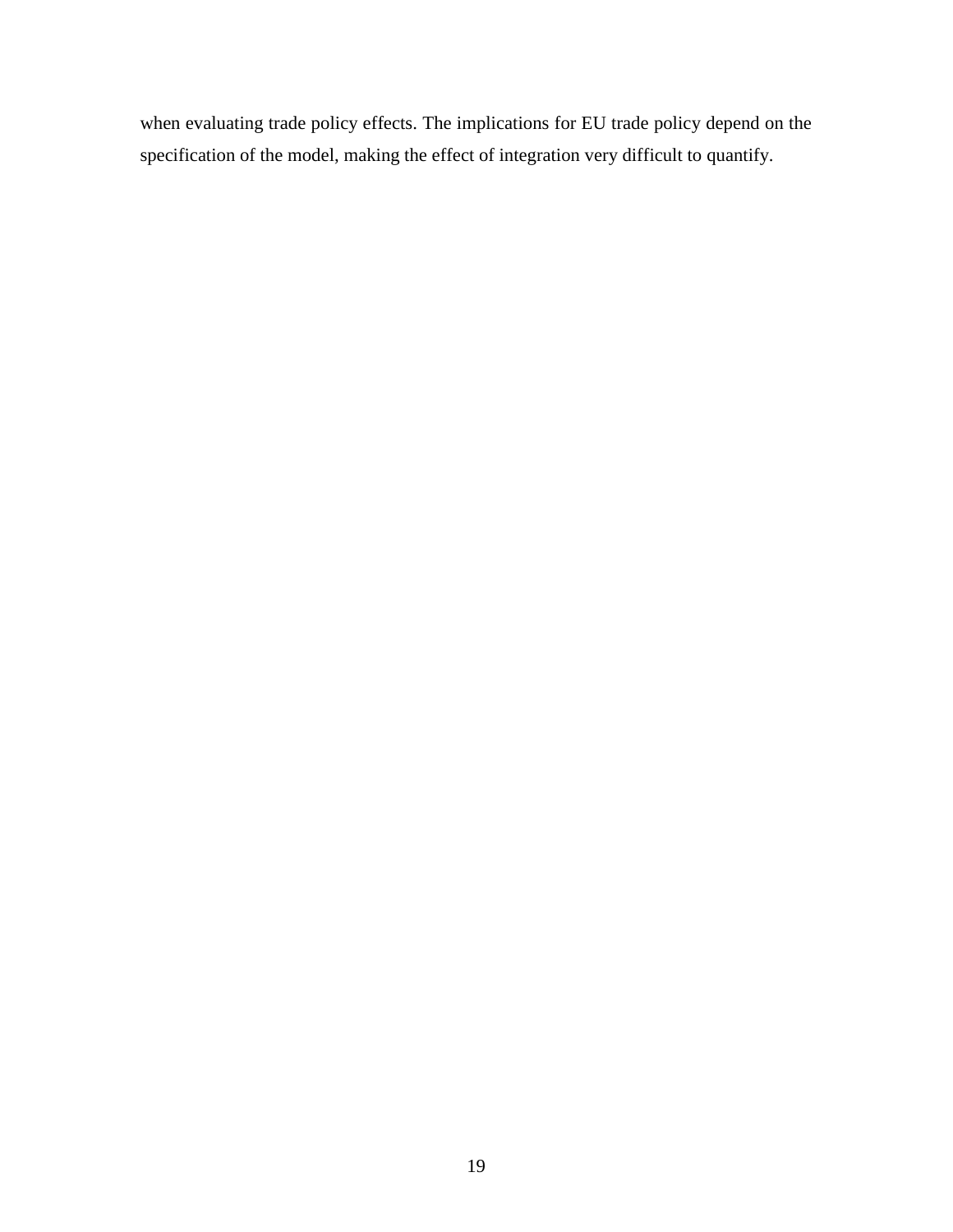### **REFERENCES**

- Anderson, J.E. (1979), A Theoretical Foundation for the Gravity Equation, *American Economic Review*, 69, pp. 106-116.
- Anderson, J. E. and van Wincoop, E. (2003), Gravity with Gravitas: A Solution to the Border Puzzle, *American Economic Review*, 93, pp. 170-192.
- Baier, S. L., and Bergstrand, J. H. (2007), Do Free Trade Agreements actually Increase Members' international Trade?, *Journal of International Economics*, 71, pp.72-95.
- Balassa, B. (1976), Types of Economic Integration, in F. Machlup (ed.) *Economic Integration: Worldwide, Regional, Sectoral*. London: Macmillan.
- Baldwin, R. E. (1994), *Towards an Integrated Europe*, London: CEPR.
- Baltagi, B. H., Egger, P. and Pfaffermayr, M. (2003), A Generalized Design for Bilateral Trade Flows Models, *Economics Letters*, 80, pp. 391-397.
- Bergstrand, J. H. (1985), The Gravity Equation in International Trade: Some Microeconomic Foundations and Empirical Evidence, *Review of Economics and Statistics*, 67, pp. 474-481.
- Bergstrand, J. H. (1989), The Generalized Gravity Equation, Monopolistic Competition, and the Factor-Proportions Theory in International, *Review of Economics and Statistics*, 71, pp. 143-153.
- Bun, M. J. and Klaassen, F. J. (2007), The Euro Effect is not as Large as Commonly Thought, *Oxford Bulletin of Economics and Statistics*, 69, pp. 473-496.
- Bussière, M., Fidrmuc, J. and Schnatz, B. (2005), Trade Integration of Central and Eastern European Countries: Lessons from a Gravity Model, ECB Working Paper Series, No. 545.
- Cheng, I. and Wall, H. J. (2005), Controlling for Heterogeneity in Gravity Models of Trade and Integration, *Federal Reserve Bank of St. Louis Review*, 87, pp. 49-63.
- Davidson, R. and MacKinnon, J. G. (1981), Several Tests for Model Specification in the Presence of Alternative Hypotheses, *Econometrica*, 49, pp. 781-793.
- Egger, P. and Pfaffermayr, M. (2003), The Proper Panel Econometric Specification of the Gravity Equation: A three-way Model with Bilateral Interaction Effects, *Empirical Economics*, 28, pp. 571-580.
- Feenstra, R. C. (2003), *Advanced International Trade: Theory and Evidence*, Princeton: Princeton University Press.
- Greenaway, D. and Milner, C. (2002), Regionalism and Gravity, *Scottish Journal of Political Economy*, 49, pp. 574-585.
- Grossman G. (1998), Comment. In Frankel, J. (ed.), *The Regionalization of the World Economy*, Chicago and London: The University of Chicago Press.
- Gruber, W. H. and Vernon, R. (1970), The Technology Factor in a World Matrix. In Vernon, R. (ed.), *The Technology Factor in International Trade*. New York: Columbia University Press.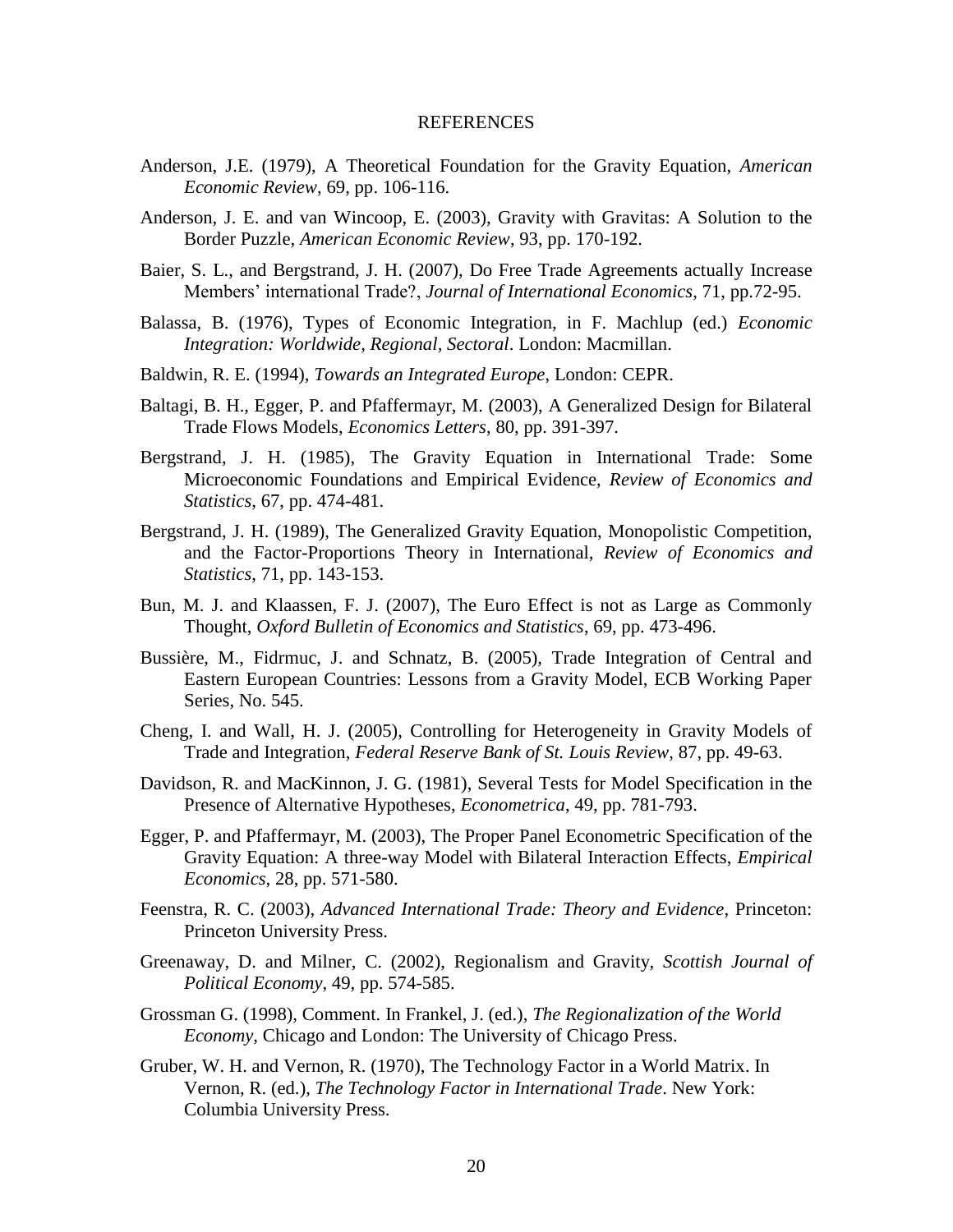- Harrigan, J. (2001), Specialization and the Volume of Trade: do the Data obey the Laws? NBER Working Paper, No. 8675.
- Hausman, J. A. (1978), Specification Tests in Econometrics, *Econometrica*, 46, pp. 1251- 1271.
- Helpman, E. (1987), Imperfect Competition and International Trade: Evidence from Fourteen Industrialized Countries, *Journal of the Japanese and International Economies*, 1, pp. 62-81.
- Helpman, E. and Krugman, P. R. (1985), *Market Structure and Foreign Trade: Increasing Returns, Imperfect Competition, and the International Economy*, Cambridge: MIT Press.
- Hsiao, C. (2003), *Analysis of Panel Data*, Cambridge: Cambridge University Press.
- Hummels, D. and Levinsohn, J. (1995), Monopolistic Competition and International Trade: Reconsidering the Evidence, *Quarterly Journal of Economics*, 110, pp. 799- 836.
- Linder, S. B. (1961), *An Essay on Trade and Transformation*, New York: John Wiley and Sons.
- Linnemann, H. (1966), *An Econometric Study of International Trade Flows*, Amsterdam: North-Holland.
- Mátyás, L., (1997), Proper Econometric Specification of the Gravity Model, *The World Economy*, 20, pp. 363-368.
- McCallum, J. (1995), National Borders Matter: Canada-U.S. Regional Trade Patterns, *American Economic Review*, 85, pp. 615-623.
- Plümper, T. and Troeger, V. E. (2007), Efficient Estimation of Time-Invariant and Rarely Changing Variables in Finite Sample Panel Analyses with Unit Fixed Effects, *Political Analysis*, 15, pp. 124-139.
- Pöyhönen, P. (1963), A Tentative Model for the Volume of Trade between Countries, *Weltwirtschaftliches Archiv*, 90, pp. 93-100.
- Ramsey, J. B. (1969), Tests for Specification Errors in Classical Linear Least Squares Regression Analysis, *Journal of the Royal Statistical Society B*, 32, pp. 350-371.
- Rauch, J. E. (1999), Networks versus Markets in International Trade, *Journal of International Economics*, 48, pp. 7-35.
- Tinbergen, J. (1962), *Shaping the World Economy*, New York: Twentieth Century Fund.
- Wang, Z. K. and Winters, L. A. (1991), The Trading Potential of Eastern Europe. CEPR Discussion Paper, No. 610.
- Wooldridge, J. M. (2002), *Econometric Analysis of Cross-Section and Panel Data*, Cambridge: MIT Press.
- White, H. (1980), A Heteroskedasticity-Consistent Covariance Matrix Estimator and a Direct Test for Heteroskedasticity, *Econometrica*, 48, pp. 817-838.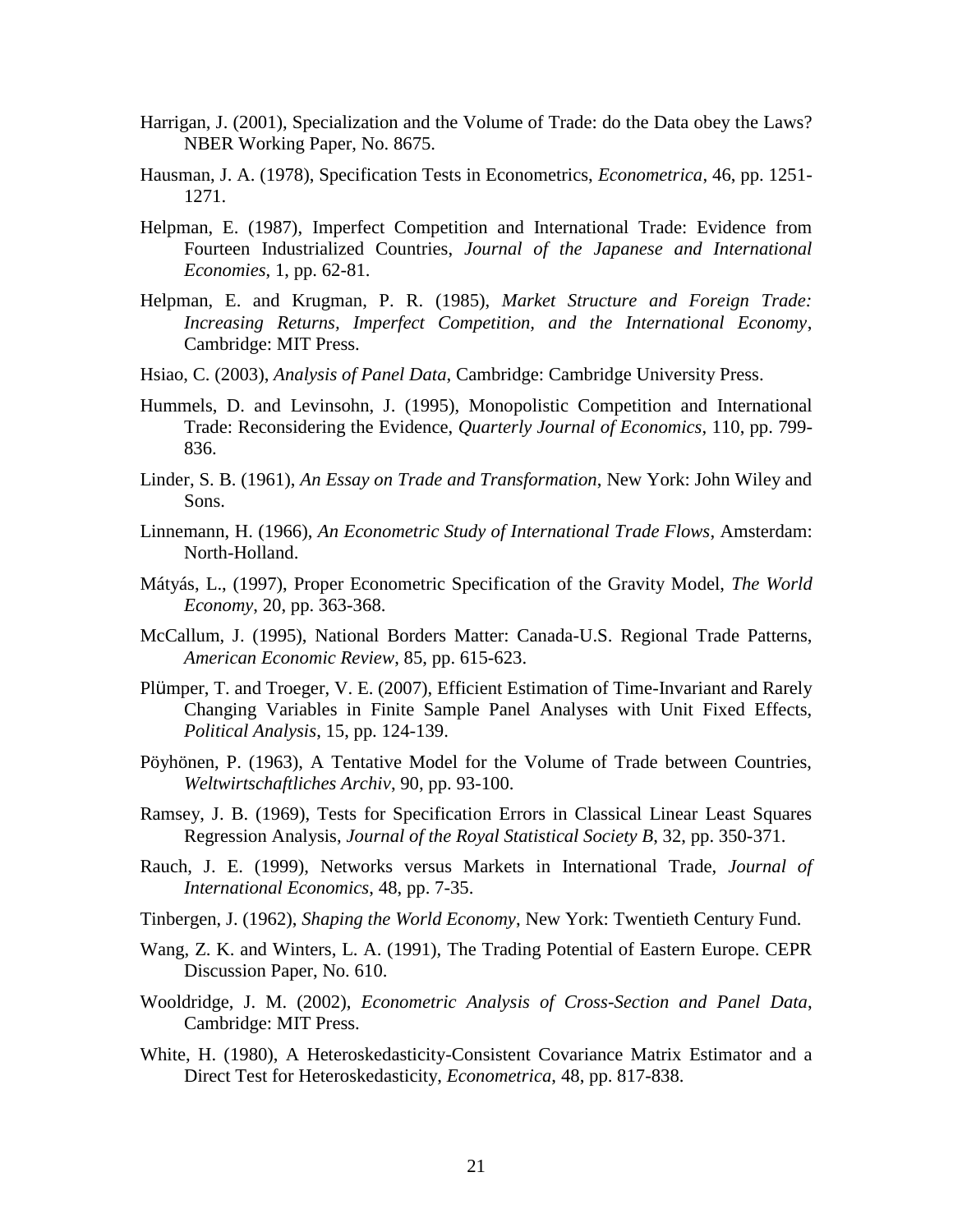|                                                   | <b>Restricted Models</b> |                                 |                             |                         |                                    |
|---------------------------------------------------|--------------------------|---------------------------------|-----------------------------|-------------------------|------------------------------------|
| Regressors                                        | <b>POLS</b> <sup>a</sup> | Triple-<br>indexed <sup>a</sup> | Standard<br>FE <sup>a</sup> | Combined <sup>a</sup>   | Model<br>Full effects <sup>a</sup> |
| $GDP_i^t$                                         | $0.76***$<br>(78.03)     | $3.11*$<br>(1.72)               | $2.31**$<br>(5.40)          | $2.56**$<br>(5.92)      | $0.97**$<br>(47.38)                |
| $GDP_i^t$                                         | $0.80**$<br>(91.44)      | $3.18***$<br>(3.26)             | $2.21**$<br>(6.57)          | $1.91**$<br>(5.65)      | $0.52**$<br>(28.49)                |
| $GDPpc_i^t$                                       | $0.17***$<br>(3.88)      | $-3.07*$<br>$(-1.63)$           | $-2.49**$<br>$(-5.22)$      | $-2.11**$<br>$(-4.45)$  |                                    |
| $GDPpc^{\tau}_{i}$                                | $-0.37**$<br>$(-13.64)$  | $-2.37**$<br>$(-2.10)$          | $-1.39**$<br>$(-3.65)$      | $-0.90**$<br>$(-2.37)$  | $0.98**$<br>(7.05)                 |
| $DIST_{ii}$                                       | $-0.83**$<br>$(-55.56)$  |                                 |                             |                         |                                    |
| $\overline{ADJ}_{ij}$                             | $0.48**$<br>(14.38)      |                                 |                             |                         |                                    |
| $LANG_{ii}$                                       | $0.18***$<br>(5.97)      |                                 |                             |                         |                                    |
| $EU_{ii}^t$                                       | $0.30**$<br>(12.48)      | $0.34**$<br>(6.91)              | $0.17**$<br>(11.70)         | $0.09**$<br>(6.27)      | 0.03<br>(1.60)                     |
| <b>INPT</b>                                       | $-12.18**$<br>$(-19.34)$ | $-93.14**$<br>$(-2.80)$         | $-61.20**$<br>$(-8.58)$     | $-68.46**$<br>$(-7.98)$ | $-29.25**$<br>$(-17.99)$           |
| Nr of obs                                         | 2709                     | 2709                            | 2709                        | 2709                    | 2709                               |
| $R^2$                                             | 0.893                    | 0.841                           | 0.989                       | 0.991                   | 0.996                              |
| <b>RMSE</b>                                       | 0.460                    | 0.564                           | 0.150                       | 0.137                   | 0.103                              |
| RESET <sup>b</sup>                                | 17.76**                  | 27.36**                         | 4.83**                      | 8.68**                  | 2.37                               |
| Hausman <sup>c</sup>                              |                          |                                 | 114.18**                    |                         |                                    |
| Wald tests for the main effects and interactions: |                          |                                 |                             |                         |                                    |
| Time                                              |                          | $2.09**$                        |                             | 52.86**                 | $3.26**$                           |
| Source                                            |                          | 100.61**                        |                             | 84.59**                 | $70.51**$                          |
| Host                                              |                          | 181.43**                        |                             | 1305.02**               | 1081.13**                          |
| Source-Host                                       |                          |                                 | 325.73**                    | 552.43**                | 325.73**                           |
| Source-Time                                       |                          |                                 |                             |                         | $8.19**$                           |
| Host-Time                                         |                          |                                 |                             |                         | $6.84**$                           |

Table 1: Gravity Model of Traditional Determinants of Export Flows

<sup>a</sup>The reported test-statistics in parentheses are heteroskedasticity robust (White 1980).

 $<sup>b</sup>$  Using powers of the predicted dependent variable (Ramsey 1969).</sup>

 $\degree$ Based on the difference between the FE and the RE estimators (Hausman 1978).

\*\* denotes significance at the 5% level; \* denotes significance at the 10% level.